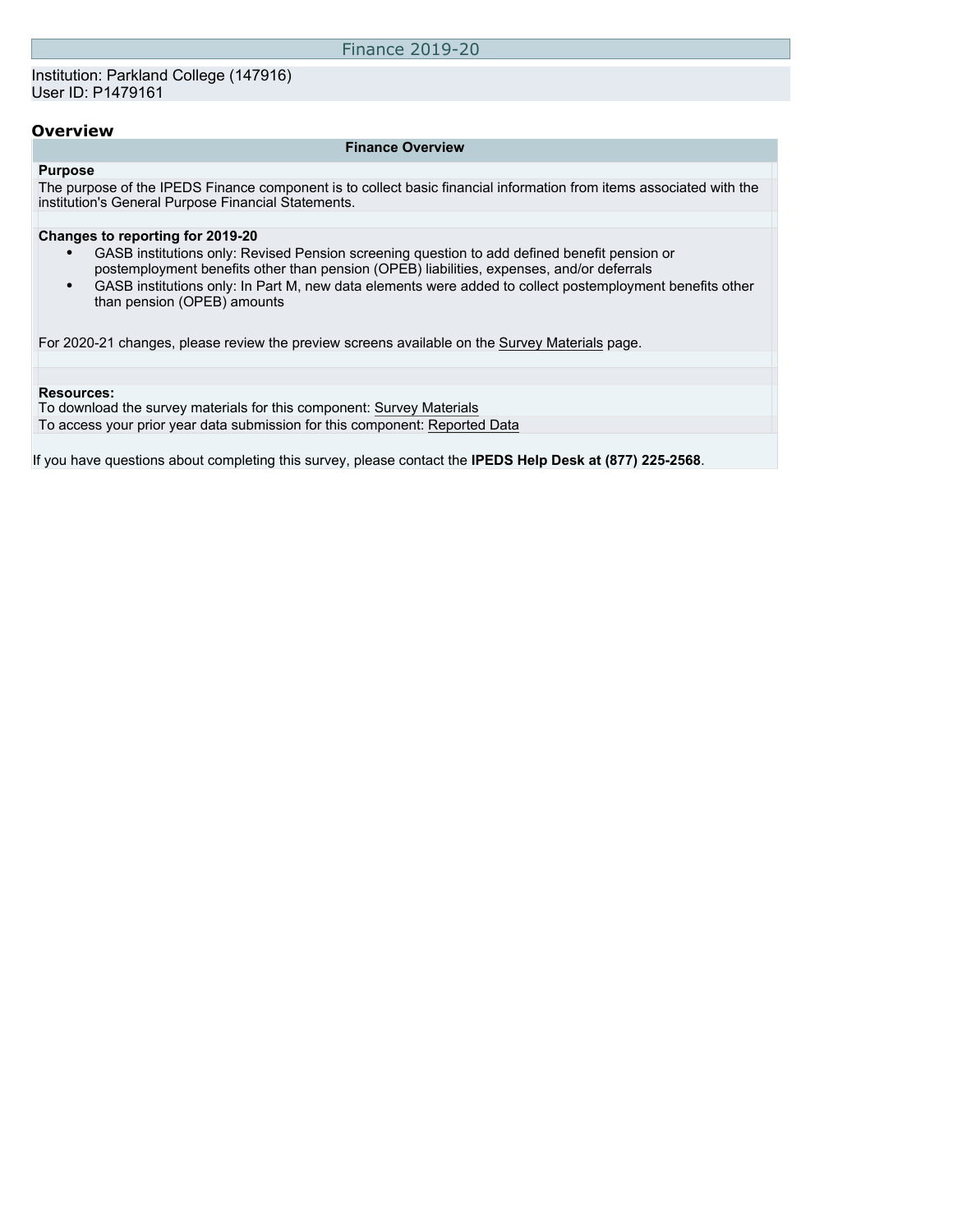## **Finance - Public Institutions' Reporting Standard**

**Reporting Standard Please indicate which reporting standards are used to prepare your financial statements:**

GASB (Governmental Accounting Standards Board), using standards of GASB 34 & 35

FASB (Financial Accounting Standards Board)

**Please consult your business officer for the correct response before saving this screen.** Your response to this question will determine the forms you will receive for reporting finance data.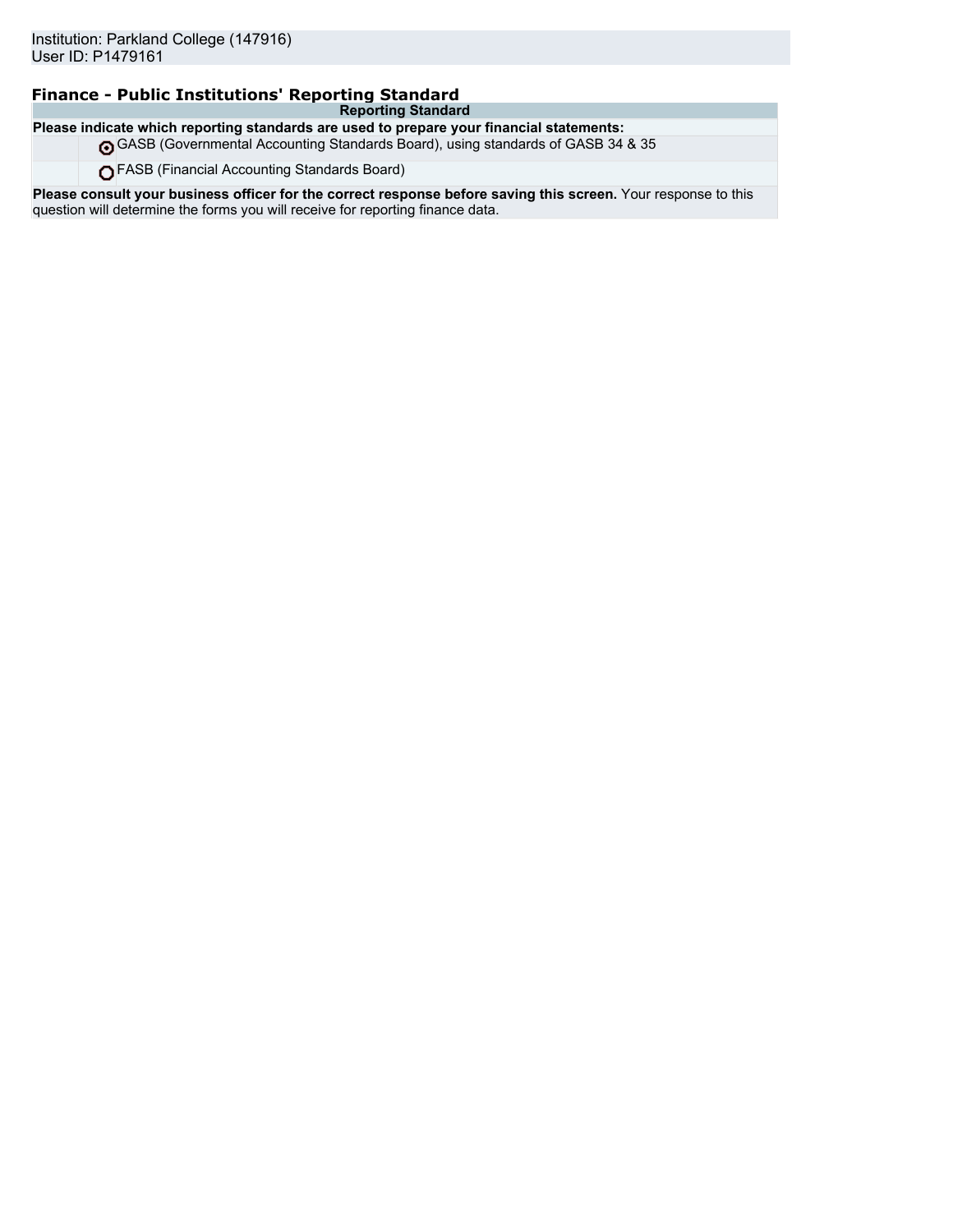# **Finance - Public Institutions Using GASB Standards**

**General Information**

|                                                                                                                                                                                                                                                                                            | General Information                                                                                                                                                                                                                                                                                  |          |            |  |  |  |
|--------------------------------------------------------------------------------------------------------------------------------------------------------------------------------------------------------------------------------------------------------------------------------------------|------------------------------------------------------------------------------------------------------------------------------------------------------------------------------------------------------------------------------------------------------------------------------------------------------|----------|------------|--|--|--|
| details and references.                                                                                                                                                                                                                                                                    | <b>GASB-Reporting Institutions (aligned form)</b><br>To the extent possible, the finance data requested in this report should be provided from your institution's audited<br>General Purpose Financial Statements (GPFS). Please refer to the instructions specific to each screen of the survey for |          |            |  |  |  |
| 1. Fiscal Year Calendar                                                                                                                                                                                                                                                                    |                                                                                                                                                                                                                                                                                                      |          |            |  |  |  |
| This report covers financial activities for the 12-month fiscal year: (The fiscal year reported should be the most<br>recent fiscal year ending before October 1, 2019.)                                                                                                                   |                                                                                                                                                                                                                                                                                                      |          |            |  |  |  |
| Beginning: month/year (MMYYYY)                                                                                                                                                                                                                                                             |                                                                                                                                                                                                                                                                                                      | Month: 7 | Year: 2018 |  |  |  |
| And ending: month/year (MMYYYY)                                                                                                                                                                                                                                                            |                                                                                                                                                                                                                                                                                                      | Month: 6 | Year: 2019 |  |  |  |
| 2. Audit Opinion                                                                                                                                                                                                                                                                           |                                                                                                                                                                                                                                                                                                      |          |            |  |  |  |
| Did your institution receive an unqualified opinion on its General Purpose Financial Statements from your auditor for the<br>fiscal year noted above? (If your institution is audited only in combination with another entity, answer this question based<br>on the audit of that entity.) |                                                                                                                                                                                                                                                                                                      |          |            |  |  |  |
| O Unqualified                                                                                                                                                                                                                                                                              | Don't know OR in progress<br>O <sup>O</sup> Qualified<br>(Explain in<br>(Explain in<br>box below)<br>box below)                                                                                                                                                                                      |          |            |  |  |  |
| 3. Reporting Model<br>GASB Statement No. 34 offers three alternative reporting models for special-purpose governments like colleges and<br>universities. Which model is used by your institution?                                                                                          |                                                                                                                                                                                                                                                                                                      |          |            |  |  |  |
| Business-type activities<br>Governmental Activities                                                                                                                                                                                                                                        |                                                                                                                                                                                                                                                                                                      |          |            |  |  |  |
|                                                                                                                                                                                                                                                                                            | Governmental Activities with Business-Type Activities                                                                                                                                                                                                                                                |          |            |  |  |  |
|                                                                                                                                                                                                                                                                                            |                                                                                                                                                                                                                                                                                                      |          |            |  |  |  |
| 4. Intercollegiate Athletics<br>If your institution participates in intercollegiate athletics, are the expenses accounted for as auxiliary enterprises or<br>treated as student services?                                                                                                  |                                                                                                                                                                                                                                                                                                      |          |            |  |  |  |
| Auxiliary enterprises                                                                                                                                                                                                                                                                      |                                                                                                                                                                                                                                                                                                      |          |            |  |  |  |
| Student services                                                                                                                                                                                                                                                                           |                                                                                                                                                                                                                                                                                                      |          |            |  |  |  |
| Does not participate in intercollegiate athletics                                                                                                                                                                                                                                          |                                                                                                                                                                                                                                                                                                      |          |            |  |  |  |
| Other (specify in box below)                                                                                                                                                                                                                                                               |                                                                                                                                                                                                                                                                                                      |          |            |  |  |  |
| <b>5. Endowment Assets</b><br>Does this institution or any of its foundations or other affiliated organizations own endowment assets?<br>O <sub>No</sub>                                                                                                                                   |                                                                                                                                                                                                                                                                                                      |          |            |  |  |  |
| Yes - (report endowment assets)                                                                                                                                                                                                                                                            |                                                                                                                                                                                                                                                                                                      |          |            |  |  |  |
| 6. Pension and Postemployment Benefits Other than Pension (OPEB)<br>Does your institution include defined benefit pension or postemployment benefits other than pension (OPEB) liabilities,<br>expenses, and/or deferrals in its General Purpose Financial Statements?                     |                                                                                                                                                                                                                                                                                                      |          |            |  |  |  |
| O <sub>No</sub>                                                                                                                                                                                                                                                                            |                                                                                                                                                                                                                                                                                                      |          |            |  |  |  |
| <b>⊙</b> <sup>⊙</sup> Yes                                                                                                                                                                                                                                                                  |                                                                                                                                                                                                                                                                                                      |          |            |  |  |  |
| You may use the space below to provide context for the data you've reported above.                                                                                                                                                                                                         |                                                                                                                                                                                                                                                                                                      |          |            |  |  |  |
|                                                                                                                                                                                                                                                                                            |                                                                                                                                                                                                                                                                                                      |          |            |  |  |  |
| All unfunded pension is State of Illinois responsibility.                                                                                                                                                                                                                                  |                                                                                                                                                                                                                                                                                                      |          |            |  |  |  |
|                                                                                                                                                                                                                                                                                            |                                                                                                                                                                                                                                                                                                      |          |            |  |  |  |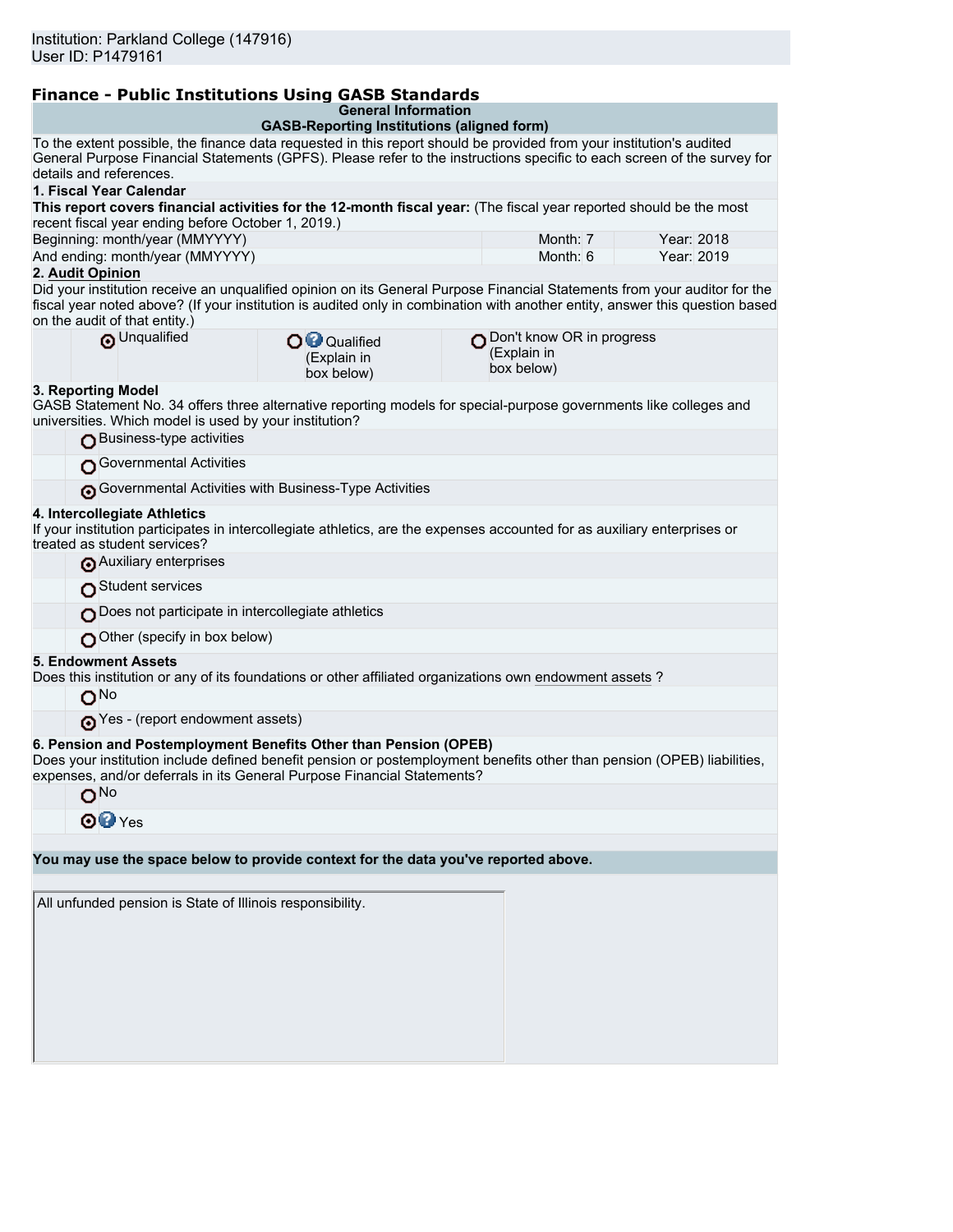### **Part A - Statement of Net Position Page 1**

#### **Fiscal Year: July 1, 2018 - June 30, 2019**

**If your institution is a parent institution then the amounts reported in Parts A and D should include ALL of your child institutions**

| Line no. |                                                                  | Current year amount               | Prior year amount |
|----------|------------------------------------------------------------------|-----------------------------------|-------------------|
|          | <b>Assets</b>                                                    |                                   |                   |
| 01       | Total current assets                                             | 51,741,569                        | 51,176,426        |
|          |                                                                  |                                   |                   |
| 31       | Depreciable capital assets, net of depreciation                  | 99,516,774                        | 102,672,368       |
| 04       | Other noncurrent assets<br>$CV=[A05-A31]$                        | 0                                 |                   |
| 05       | <b>Total noncurrent assets</b>                                   | 99,516,774                        | 102,672,368       |
|          |                                                                  |                                   |                   |
| 06       | <b>Total assets</b><br>CV=(A01+A05)                              | 151,258,343                       | 153,848,794       |
| 19       | Deferred outflows of resources                                   | 989,963                           | 620,491           |
|          |                                                                  |                                   |                   |
|          | <b>Liabilities</b>                                               |                                   |                   |
| 07       | Long-term debt, current portion                                  | 13,510,934                        | 13,289,715        |
| 08       | Other current liabilities<br>CV=(A09-A07)                        |                                   |                   |
| 09       | <b>Total current liabilities</b>                                 | 13,510,934                        | 13,289,715        |
|          |                                                                  |                                   |                   |
| 10       | Long-term debt                                                   | 87,762,269                        | 91,280,084        |
| 11       | Other noncurrent liabilities<br>CV=(A12-A10)                     | 1,588,498                         | 1,613,549         |
| 12       | <b>Total noncurrent liabilities</b>                              | 89,350,767                        | 92,893,633        |
|          |                                                                  |                                   |                   |
| 13       | <b>Total liabilities</b><br>CV=(A09+A12)                         | 102,861,701                       | 106,183,348       |
| 20       | Deferred inflows of resources                                    | 4,937,233                         | 2,917,672         |
|          |                                                                  |                                   |                   |
|          | <b>Net Position</b>                                              |                                   |                   |
| 14       | Invested in capital assets, net of related debt                  | 49,833,823                        | 48,921,300        |
| 15       | Restricted-expendable                                            | 14,071,838                        | 14,127,407        |
| 16       | Restricted-nonexpendable                                         | 0                                 | 0                 |
| 17       | Unrestricted<br>$CV=[A18-(A14+A15+A16)]$                         | $\blacktriangleright$ -19,456,289 | $-17,680,442$     |
| 18       | <b>Net position</b><br>$\overline{CV}$ = [(A06+A19) - (A13+A20)] | 44,449,372                        | 45,368,265        |

**You may use the space below to provide context for the data you've reported above.**

All unfunded pension is State of Illinois responsibility.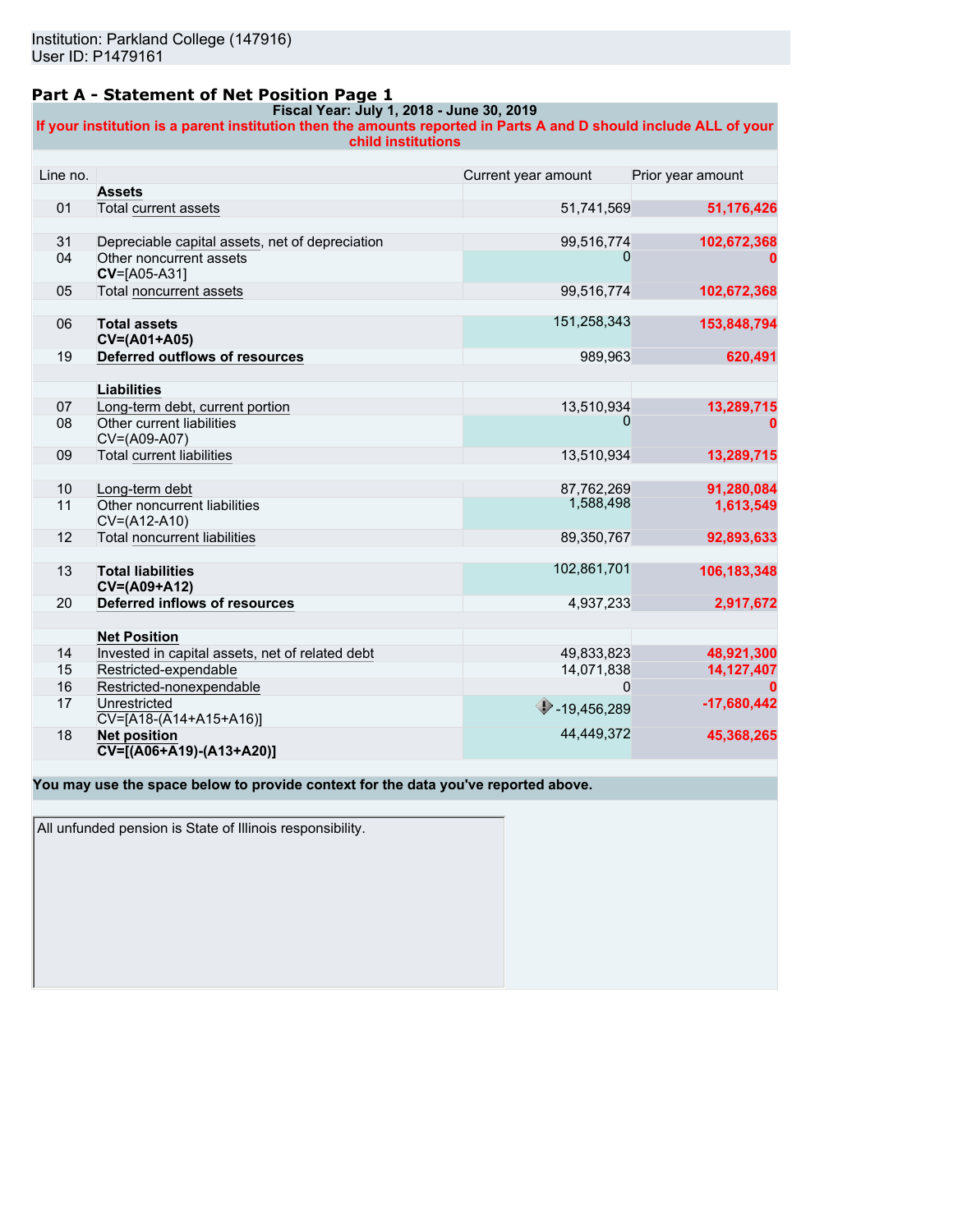### **Part A - Statement of Net Position Page 2**

**Fiscal Year: July 1, 2018 - June 30, 2019**

|    | Line No. Description                               | Ending balance | Prior year<br>Ending balance |
|----|----------------------------------------------------|----------------|------------------------------|
|    | <b>Capital Assets</b>                              |                |                              |
|    |                                                    |                |                              |
| 21 | Land and land improvements                         | 1.841.745      | 1,845,745                    |
| 22 | Infrastructure                                     | 50,660,559     | 46,761,985                   |
| 23 | <b>Buildings</b>                                   | 116,623,250    | 116,623,250                  |
| 32 | Equipment, including art and library collections   | 26.140.117     | 24,109,119                   |
| 27 | Construction in progress                           | 620.791        | 2,327,680                    |
|    | <b>Total for Plant, Property and Equipment</b>     | 195,886,462    | 191,667,779                  |
|    | $CV = (A21 +  A27)$                                |                |                              |
| 28 | Accumulated depreciation                           | 96,369,688     | 88,991,411                   |
| 33 | Intangible assets, net of accumulated amortization | O              |                              |
| 34 | Other capital assets                               | 0              | 0                            |
|    |                                                    |                |                              |

**You may use the space below to provide context for the data you've reported above.**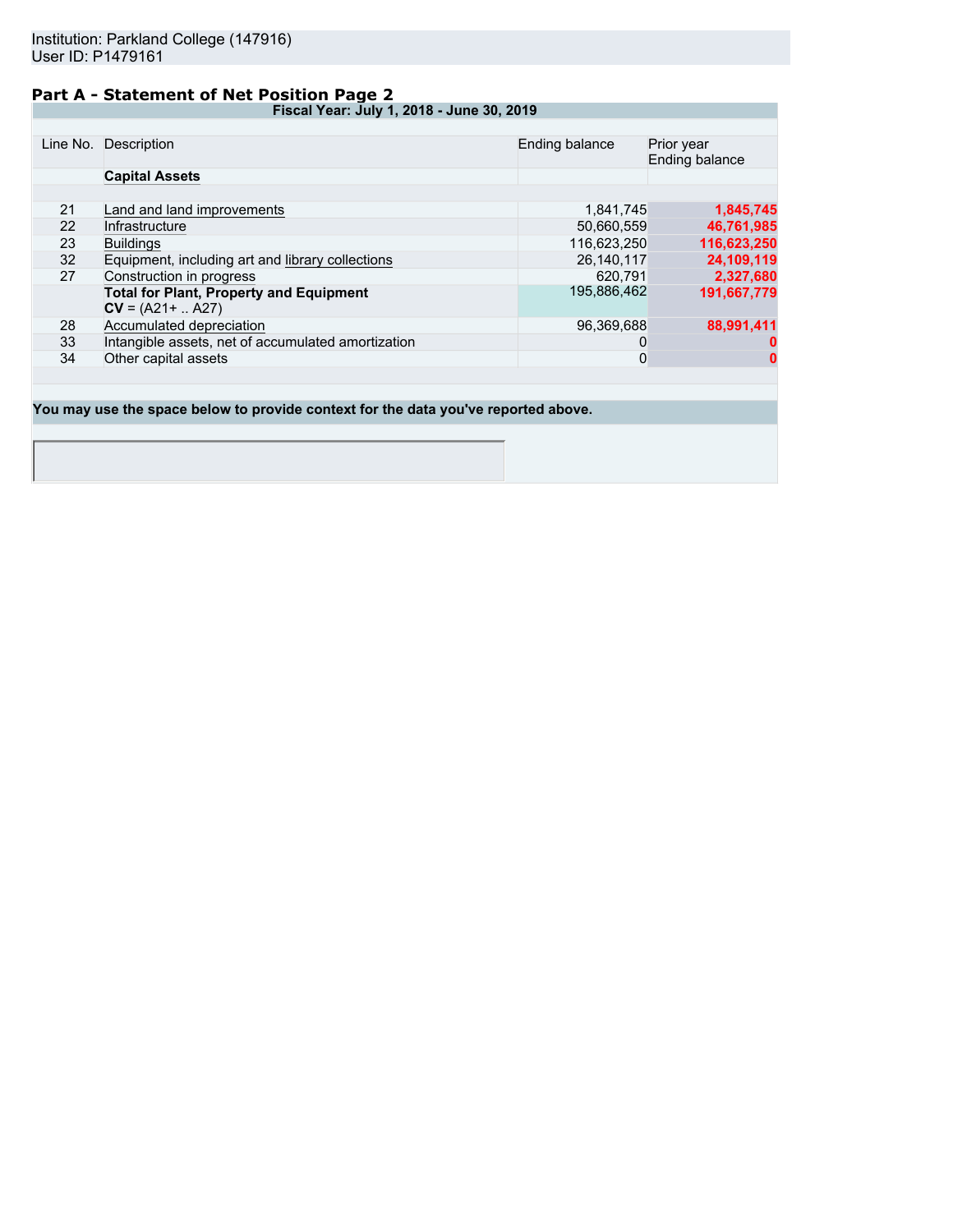### **Part D - Summary of Changes In Net Position**

**Fiscal Year: July 1, 2018 - June 30, 2019 If your institution is a parent institution then the amounts reported in Parts A and D should include ALL of your child institutions**

| Line<br>No. | Description                                                                                                | Current year<br>amount | Prior year<br>amount |
|-------------|------------------------------------------------------------------------------------------------------------|------------------------|----------------------|
| 01          | Total revenues and other additions for this institution <b>AND all of its child</b><br><b>institutions</b> | 110.476.885            | 110,306,207          |
|             |                                                                                                            |                        |                      |
| 02          | Total expenses and deductions for this institution <b>AND all of its child</b><br>institutions             | 111,395,778            | 112,328,627          |
|             |                                                                                                            |                        |                      |
| 03          | Change in net position during year<br>$CV=(D01-D02)$                                                       | 918,893                | $-2,022,420$         |
| 04          | Net position beginning of year for this institution AND all of its child<br>institutions                   | 45,368,265             | 80,777,479           |
| 05          | Adjustments to beginning net position and other gains or losses<br>$CV = [D06-(D03+D04)]$                  | 0                      | $-33,386,794$        |
| 06          | Net position end of year for this institution AND all of its child<br>institutions (from A18)              | 44,449,372             | 45,368,265           |
|             |                                                                                                            |                        |                      |
|             | You may use the space below to provide context for the data you've reported above.                         |                        |                      |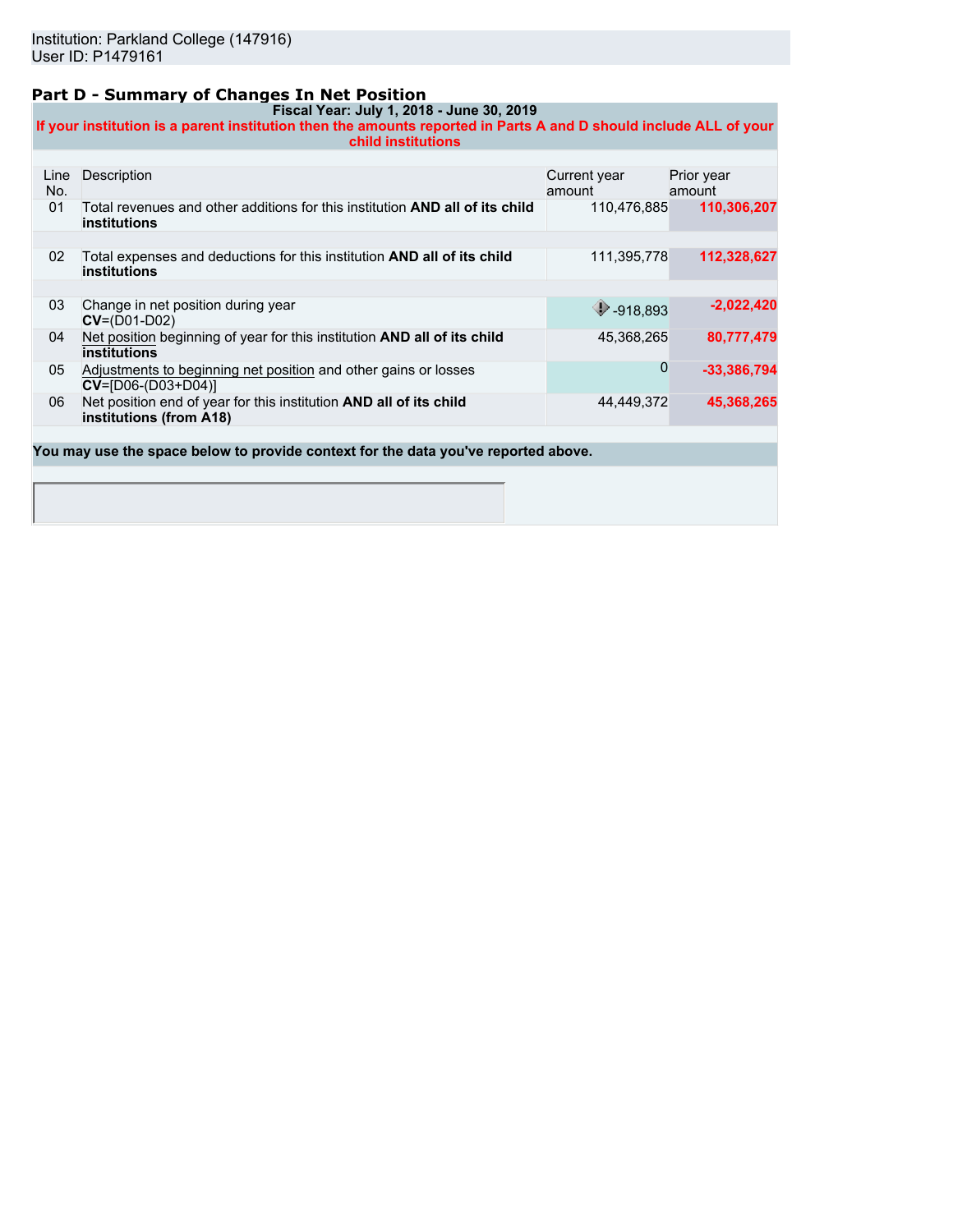### **Part E - Scholarships and Fellowships**

**Fiscal Year: July 1, 2018 - June 30, 2019 Do not report Federal Direct Student Loans (FDSL) anywhere in this section.**

| Line<br>No. | <b>Scholarships and Fellowships</b>                                                                                                                                          | <b>Current year</b><br>amount | <b>Prior year</b><br>amount |
|-------------|------------------------------------------------------------------------------------------------------------------------------------------------------------------------------|-------------------------------|-----------------------------|
| 01          | Pell grants (federal)                                                                                                                                                        | 8,733,398                     | 9,277,762                   |
| 02          | Other federal grants (Do NOT include FDSL amounts)                                                                                                                           | 200,272                       | 134,299                     |
| 03          | Grants by state government                                                                                                                                                   | 1,284,942                     | 1,131,175                   |
| 04          | Grants by local government                                                                                                                                                   | 0                             |                             |
| 05          | Institutional grants from restricted resources                                                                                                                               | 0                             |                             |
| 06          | Institutional grants from unrestricted resources<br>$CV=[E07-(E01++E05)]$                                                                                                    | $\Omega$                      |                             |
| 07          | Total revenue that funds scholarships and fellowships                                                                                                                        | 10,218,612                    | 10,543,236                  |
|             | Discounts and Allowances                                                                                                                                                     |                               |                             |
| 08          | Discounts and allowances applied to tuition and fees                                                                                                                         | 10,218,612                    | 10,543,236                  |
| 09          | Discounts and allowances applied to sales and services of<br>auxiliary enterprises                                                                                           | O                             |                             |
| 10          | Total discounts and allowances<br>$CV=(E08+E09)$                                                                                                                             | 10,218,612                    | 10,543,236                  |
| 11          | Net scholarships and fellowships expenses after deducting<br>discounts and allowances<br>CV= (E07-E10) This amount will be carried forward to C10 of the<br>expense section. | $\mathbf{\Phi}$ 0             |                             |
|             | You may use the space below to provide context for the data you've reported above.                                                                                           |                               |                             |
|             |                                                                                                                                                                              |                               |                             |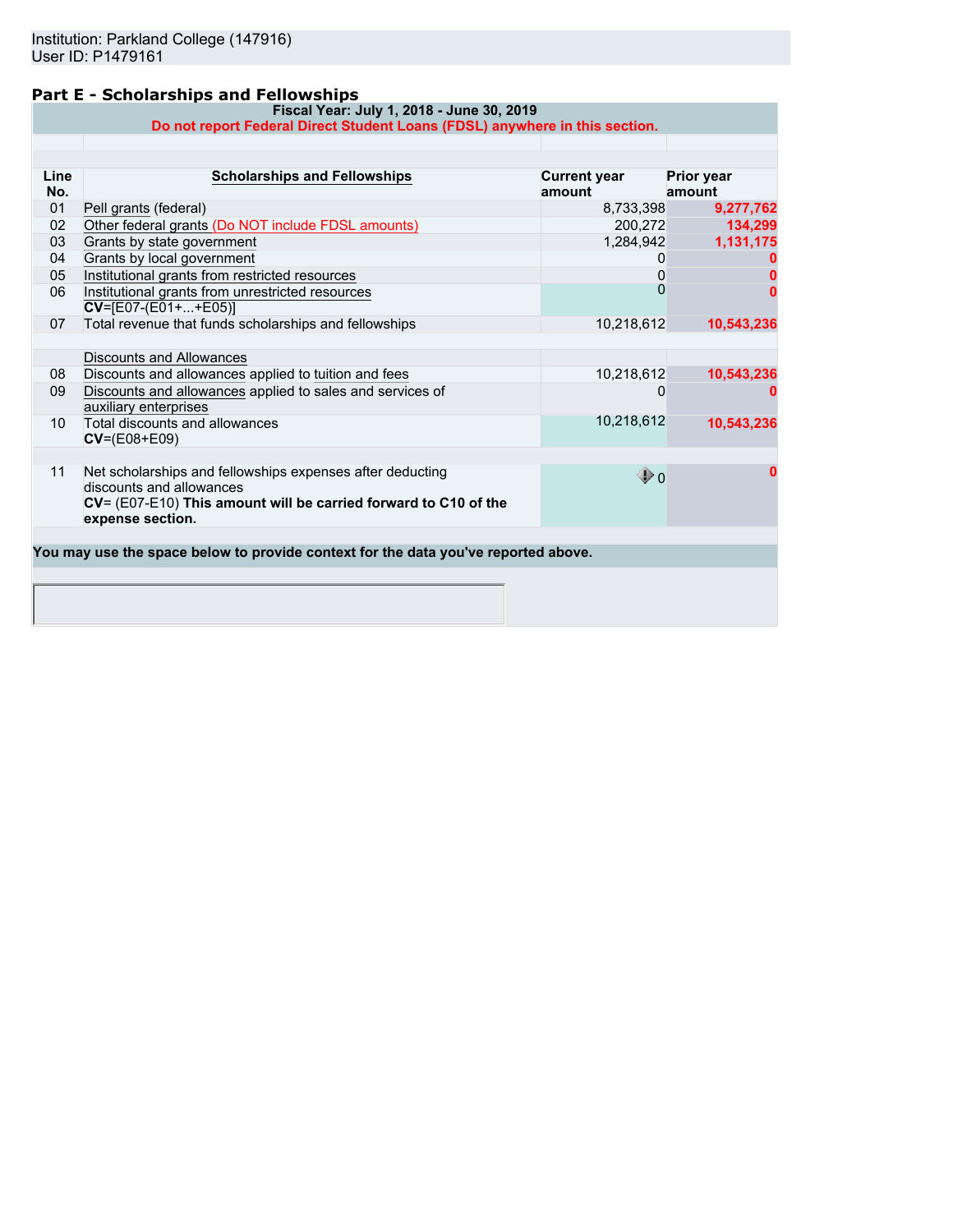### **Part B - Revenues by Source (1)**

**Fiscal Year: July 1, 2018 - June 30, 2019 Report in whole dollars only**

|    | Report in whole dollars only                                                             |                                       |            |
|----|------------------------------------------------------------------------------------------|---------------------------------------|------------|
|    |                                                                                          |                                       |            |
|    | Line No. Source of Funds                                                                 | Current year amount Prior year amount |            |
|    | <b>Operating Revenues</b>                                                                |                                       |            |
| 01 | Tuition and fees, after deducting discounts and allowances                               | 20,018,817                            | 20,707,270 |
|    | Grants and contracts - operating                                                         |                                       |            |
| 02 | Federal operating grants and contracts                                                   | 0                                     |            |
| 03 | State operating grants and contracts                                                     |                                       |            |
| 04 | Local government/private operating grants and contracts                                  |                                       |            |
|    | 04a Local government operating grants and contracts                                      | 0                                     |            |
|    | 04b Private operating grants and contracts                                               |                                       |            |
| 05 | Sales and services of auxiliary enterprises,<br>after deducting discounts and allowances | 3,798,771                             | 4,030,470  |
| 26 | Sales and services of educational activities                                             | $\Omega$                              |            |
| 08 | Other sources - operating (CV)<br>$CV=[B09-(B01+ +B26)]$                                 | 1,462,579                             | 1,355,812  |
| 09 | Total operating revenues                                                                 | 25,280,167                            | 26,093,552 |
|    |                                                                                          |                                       |            |
|    |                                                                                          |                                       |            |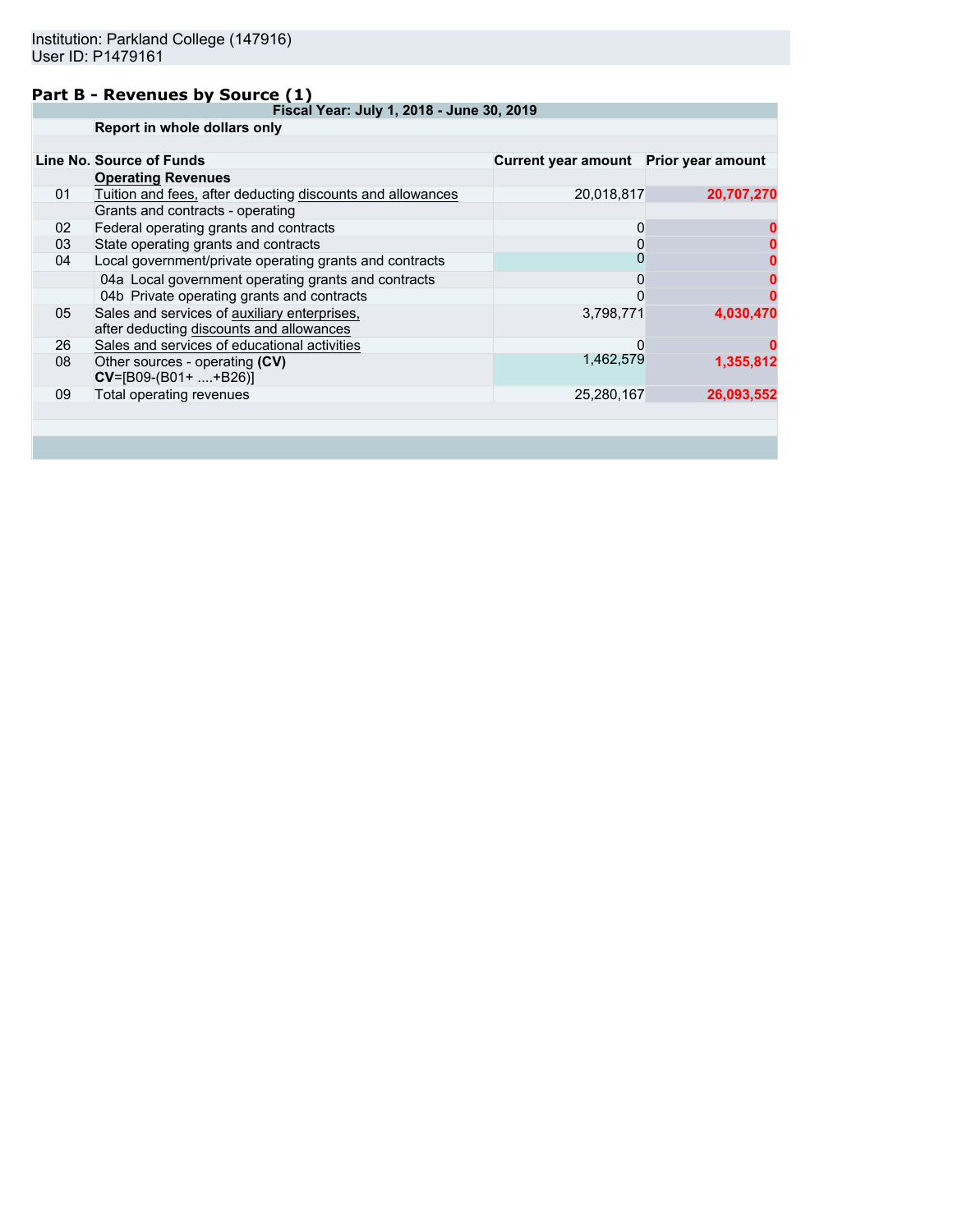### **Part B - Revenues by Source (2)**

**Fiscal Year: July 1, 2018 - June 30, 2019**

| Line<br>No. | <b>Source of funds</b>                                                           | <b>Current year</b><br>amount | <b>Prior year</b><br>amount |
|-------------|----------------------------------------------------------------------------------|-------------------------------|-----------------------------|
|             | <b>Nonoperating Revenues</b>                                                     |                               |                             |
| 10          | Federal appropriations                                                           | 0                             | 0                           |
| 11          | State appropriations                                                             | 4,575,250                     | 4,500,747                   |
| 12          | Local appropriations, education district taxes, and similar support              | 32,051,999                    | 30,984,927                  |
|             | Grants-nonoperating                                                              |                               |                             |
| 13          | Federal nonoperating grants Do NOT include Federal Direct Student<br>Loans       | 18,565,285                    | 19,769,367                  |
| 14          | State nonoperating grants                                                        | 2,327,567                     | 3,179,215                   |
| 15          | Local government nonoperating grants                                             | 0                             |                             |
| 16          | Gifts, including contributions from affiliated organizations                     | 22,716,664                    | 21,382,973                  |
| 17          | Investment income                                                                | 869,453                       | 415,851                     |
| 18          | Other nonoperating revenues<br>$CV=[B19-(B10++B17)]$                             | 4,090,500                     | 3,979,575                   |
| 19          | Total nonoperating revenues                                                      | 85,196,718                    | 84,212,655                  |
| 27          | Total operating and nonoperating revenues<br>CV=[B19+B09]                        | 110,476,885                   | 110,306,207                 |
| 28          | 12-month Student FTE from E12                                                    | 4,942                         | 5,210                       |
| 29          | Total operating and nonoperating revenues per student FTE<br><b>CV=[B27/B28]</b> | 22,355                        | 21,172                      |
|             |                                                                                  |                               |                             |
|             |                                                                                  |                               |                             |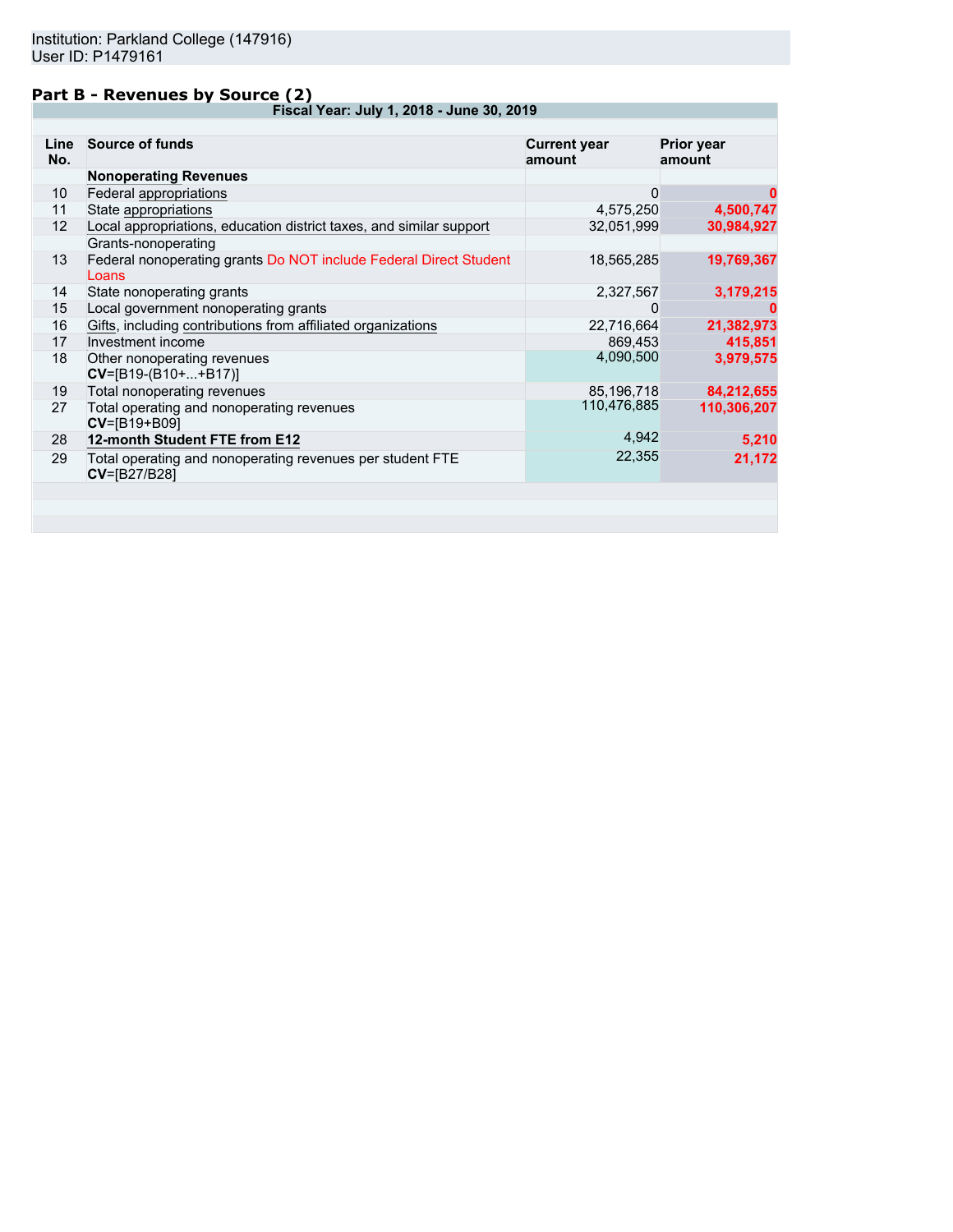### **Part B - Revenues by Source (3)**

**Fiscal Year: July 1, 2018 - June 30, 2019**

|    | Line No. Source of funds                                    | <b>Current year amount</b> | Prior year amount |
|----|-------------------------------------------------------------|----------------------------|-------------------|
|    | <b>Other Revenues and Additions</b>                         |                            |                   |
| 20 | Capital appropriations                                      | 0                          |                   |
| 21 | Capital grants and gifts                                    | 0                          |                   |
| 22 | Additions to permanent endowments                           | $\mathbf{\Phi}$ 0          |                   |
| 23 | Other revenues and additions<br>$CV=[B24-(B20++B22)]$       |                            | <sup>0</sup>      |
| 24 | Total other revenues and additions<br>$CV = [B25-(B9+B19)]$ | ⊕ o                        |                   |
|    |                                                             |                            |                   |
| 25 | Total all revenues and other additions                      | 110,476,885                | 110.306.207       |

**You may use the space below to provide context for the data you've reported above.**

This agrees to fiscal year 2019 audit.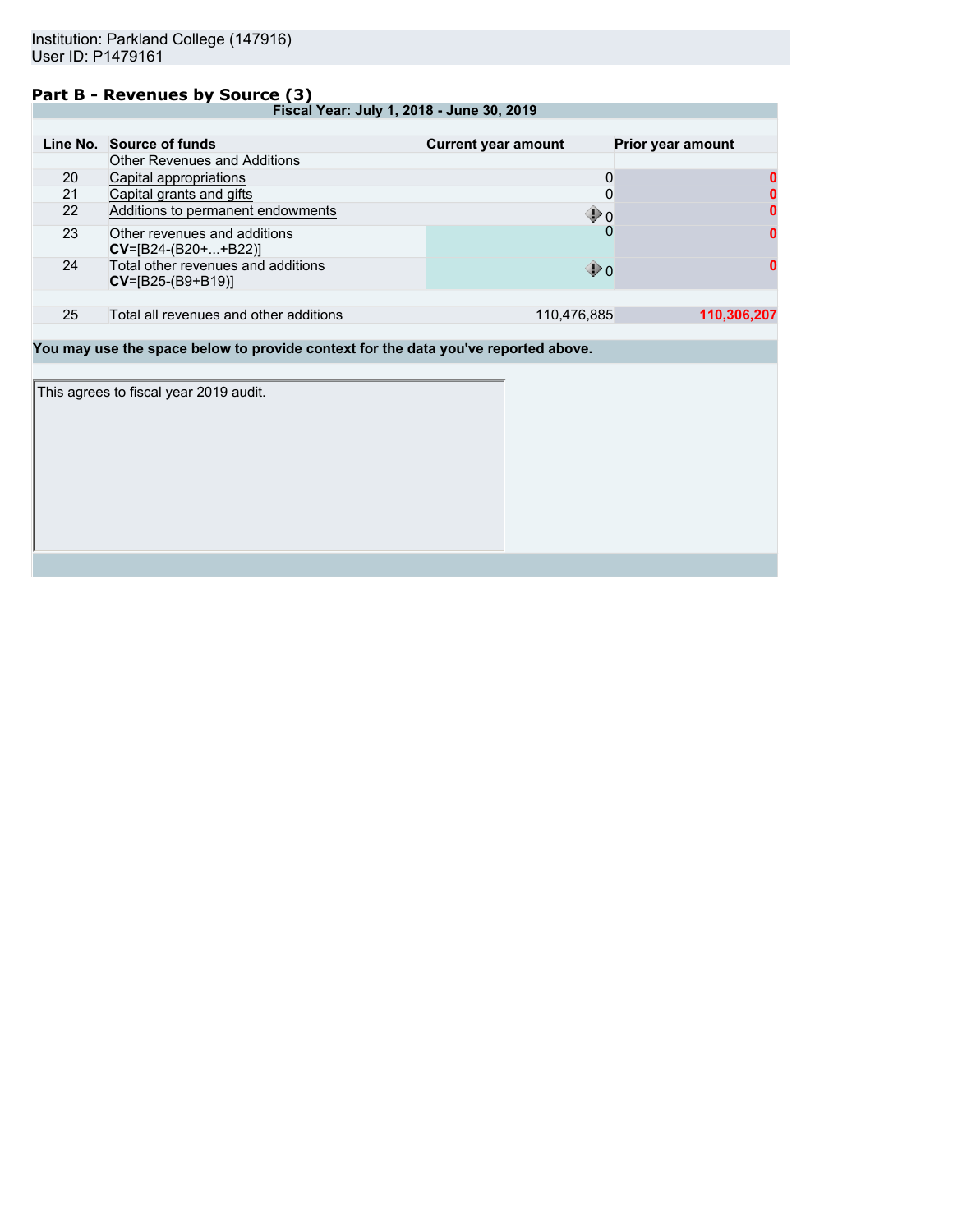# **Part C-1 - Expenses by Functional Classification**

| Fiscal Year: July 1, 2018 - June 30, 2019<br><b>Report Total Operating AND Nonoperating Expenses in this section</b> |                                                                                                    |              |                                          |                    |                                         |
|----------------------------------------------------------------------------------------------------------------------|----------------------------------------------------------------------------------------------------|--------------|------------------------------------------|--------------------|-----------------------------------------|
|                                                                                                                      | Line No. Expense: Functional Classifications                                                       | Total amount | <b>Prior Year</b><br><b>Total Amount</b> | Salaries and wages | <b>Prior Year</b><br>Salaries and wages |
|                                                                                                                      |                                                                                                    | (1)          |                                          | (2)                |                                         |
| 01                                                                                                                   | Instruction                                                                                        | 36,366,142   | 36,422,178                               | 21,824,722         | 21,367,773                              |
| 02                                                                                                                   | Research                                                                                           |              |                                          |                    |                                         |
| 03                                                                                                                   | Public service                                                                                     | 3,470,938    | 3,302,761                                | 1,449,361          | 1,433,071                               |
| 05                                                                                                                   | Academic support                                                                                   | 8.047.528    | 8,322,378                                | 3,380,159          | 3,193,931                               |
| 06                                                                                                                   | Student services                                                                                   | 7.206.158    | 6.639.864                                | 4.048.206          | 3,787,701                               |
| 07                                                                                                                   | Institutional support                                                                              | 17.546.413   | 17,614,861                               | 7,195,630          | 7,450,236                               |
| 10                                                                                                                   | Scholarships and fellowships expenses.<br>net of discounts and allowances<br>(from Part E, $E$ 11) |              |                                          |                    |                                         |
| 11                                                                                                                   | Auxiliary enterprises                                                                              | 3,470,965    | 4,256,215                                | 1,088,731          | 1,044,523                               |
| 14                                                                                                                   | Other Functional Expenses and deductions<br>$CV=[C19-(C01++C11)]$                                  | 35,287,634   | 35,770,370                               | 3,024,372          | 3,108,521                               |
| 19                                                                                                                   | <b>Total expenses and deductions</b>                                                               | 111,395,778  | 112.328.627                              | 42,011,181         | 41,385,756                              |
|                                                                                                                      |                                                                                                    |              |                                          |                    |                                         |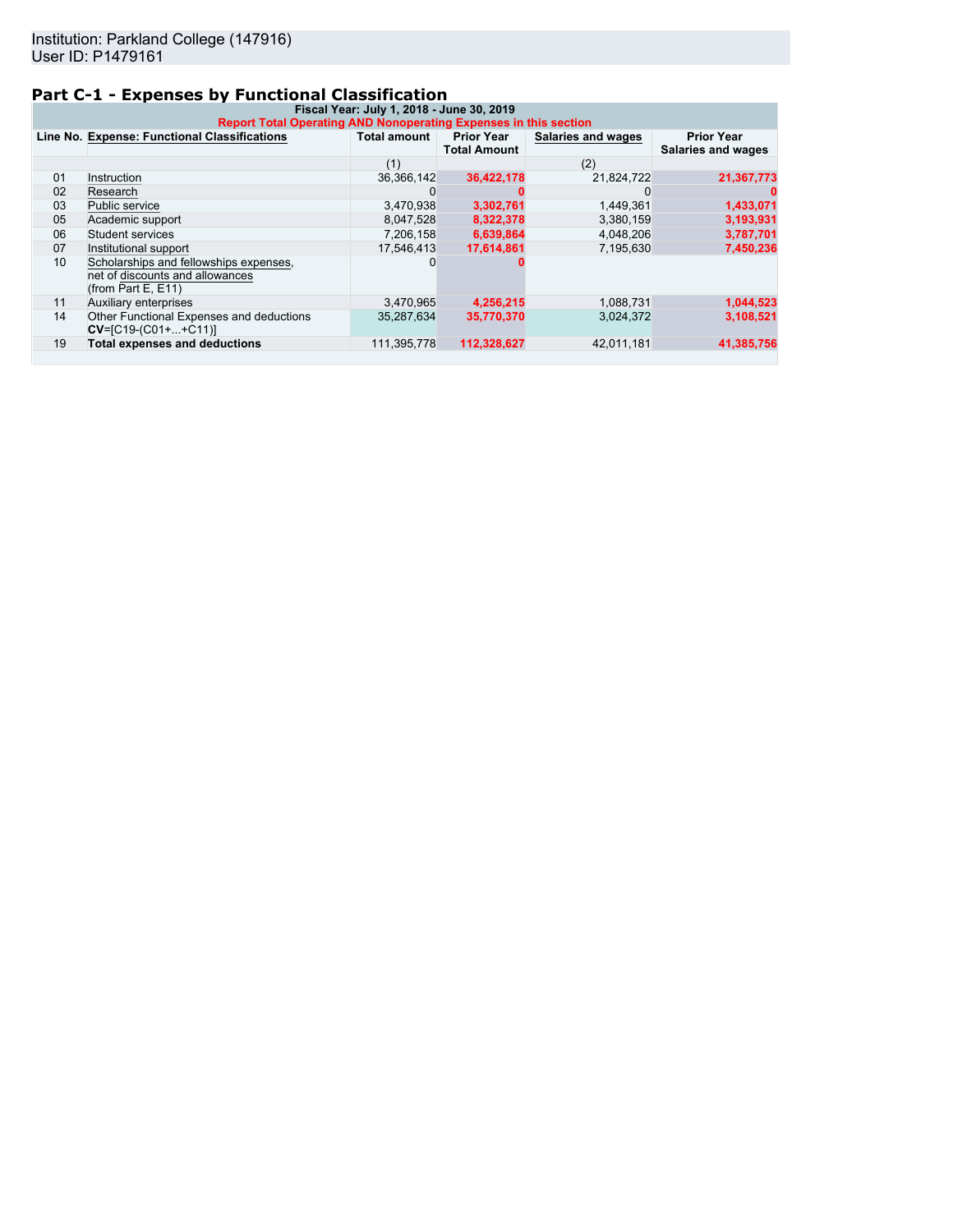### **Part C-2 - Expenses by Natural Classification**

**Fiscal Year: July 1, 2018 - June 30, 2019**

|          | Line No. Expense: Natural Classifications                                  | <b>Total Amount</b> | Prior year amount |
|----------|----------------------------------------------------------------------------|---------------------|-------------------|
|          |                                                                            |                     |                   |
| $19-2$   | Salaries and Wages(from Part C-1, Column 2 line 19)                        | 42,011,181          | 41,385,756        |
| $19-3$   | <b>Benefits</b>                                                            | 7,255,015           | 7,006,890         |
| $19-4$   | Operation and Maintenance of Plant (as a natural expense)                  | 7,659,757           | 7,106,843         |
| $19-5$   | Depreciation                                                               | 7,378,277           | 7,499,953         |
| $19-6$   | Interest                                                                   | 3,530,818           | 2,680,535         |
| $19 - 7$ | Other Natural Expenses and Deductions<br>$CV=[C19-1 - (C19-2 +  + C19-6)]$ | 43,560,730          | 46,648,650        |
| $19-1$   | <b>Total Expenses and Deductions</b><br>(from Part C-1, Line 19)           | 111,395,778         | 112,328,627       |
| $20-1$   | 12-month Student FTE (from E12 survey)                                     | 4,942               | 5,210             |
| $21 - 1$ | Total expenses and deductions per student FTE<br>CV=[C19-1/C20-1]          | 22,541              | 21,560            |

**You may use the space below to provide context for the data you've reported above.**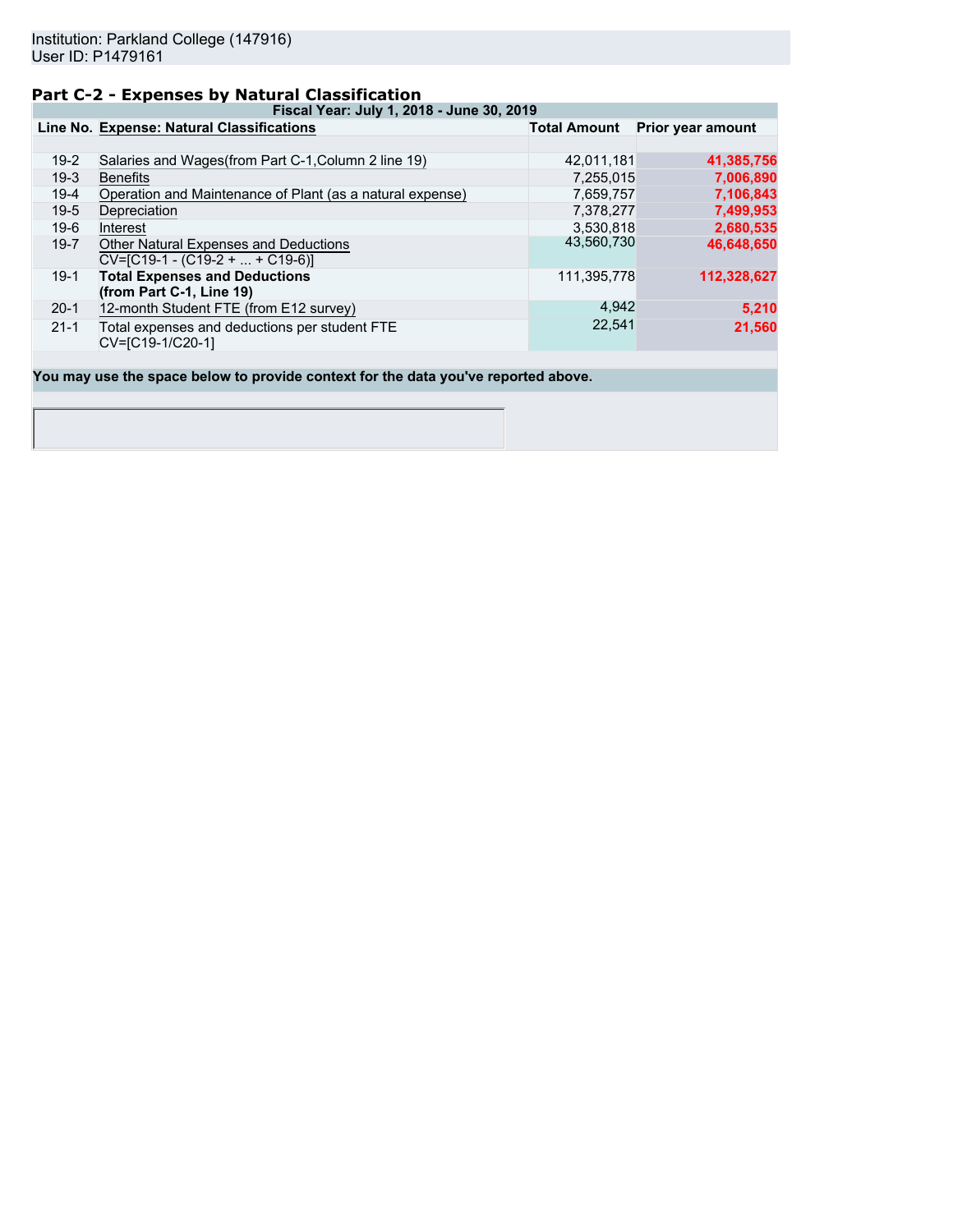### **Part M - Pension and Postemployment Benefits Other than Pension (OPEB) Information**

|  |  |  | Fiscal Year: July 1, 2018 - June 30, 2019 |
|--|--|--|-------------------------------------------|
|--|--|--|-------------------------------------------|

| Line No. | Description                          | Current year amount | Prior Year amount |
|----------|--------------------------------------|---------------------|-------------------|
| 01       | Pension expense                      | $\circledcirc$ o    |                   |
| 02       | Net Pension liability                | ⊙ 0                 |                   |
| 03       | Deferred inflows related to pension  | ☺ ი                 |                   |
| 04       | Deferred outflows related to pension | 62,972              | 84,337            |
| 05       | <b>OPEB</b> expense                  | ☺ ٥                 |                   |
| 06       | Net OPEB liability                   | ⊙ 0                 |                   |
| 07       | Deferred inflows related to OPEB     | ☺ ი                 |                   |
| 08       | Deferred outflows related to OPEB    | ☺ ი                 |                   |

**You may use the space below to provide context for the data you've reported above.**

All unfunded pension is State of Illinois responsibility.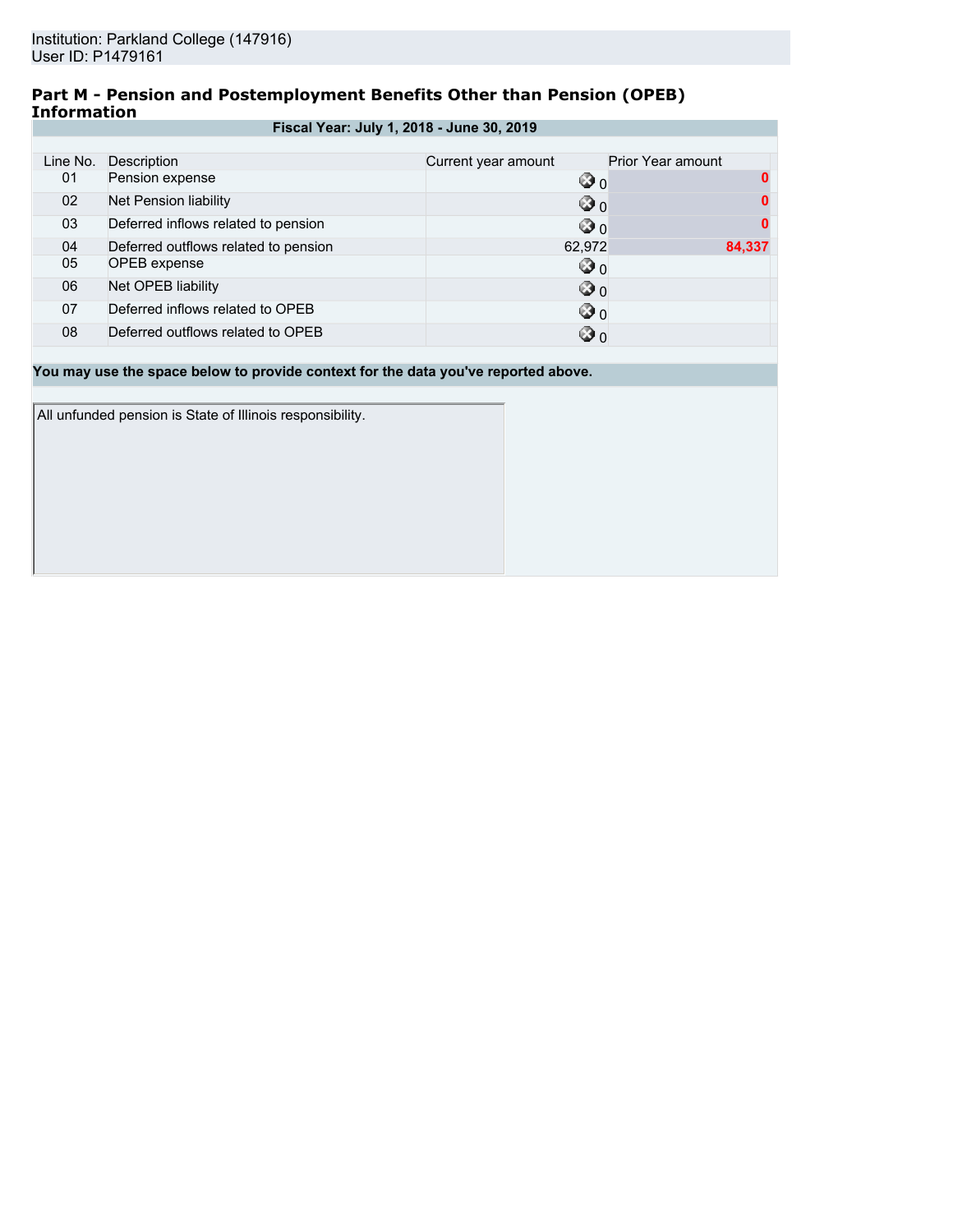## **Part H - Details of Endowment Assets**

|     | Fiscal Year: July 1, 2018 - June 30, 2019                                                                                                 |                               |                                     |  |  |  |  |
|-----|-------------------------------------------------------------------------------------------------------------------------------------------|-------------------------------|-------------------------------------|--|--|--|--|
| No. | Line Value of Endowment Assets                                                                                                            | <b>Market</b><br><b>Value</b> | <b>Prior Year</b><br><b>Amounts</b> |  |  |  |  |
|     | Include not only endowment assets held by the institution, but any assets held by<br>private foundations affiliated with the institution. |                               |                                     |  |  |  |  |
| 01  | Value of endowment assets at the beginning of the fiscal year                                                                             | 7.843.008                     | 7,146,135                           |  |  |  |  |
| 02  | Value of endowment assets at the end of the fiscal year                                                                                   | 8.969.931                     | 7,843,008                           |  |  |  |  |
|     |                                                                                                                                           |                               |                                     |  |  |  |  |

**You may use the space below to provide context for the data you've reported above.**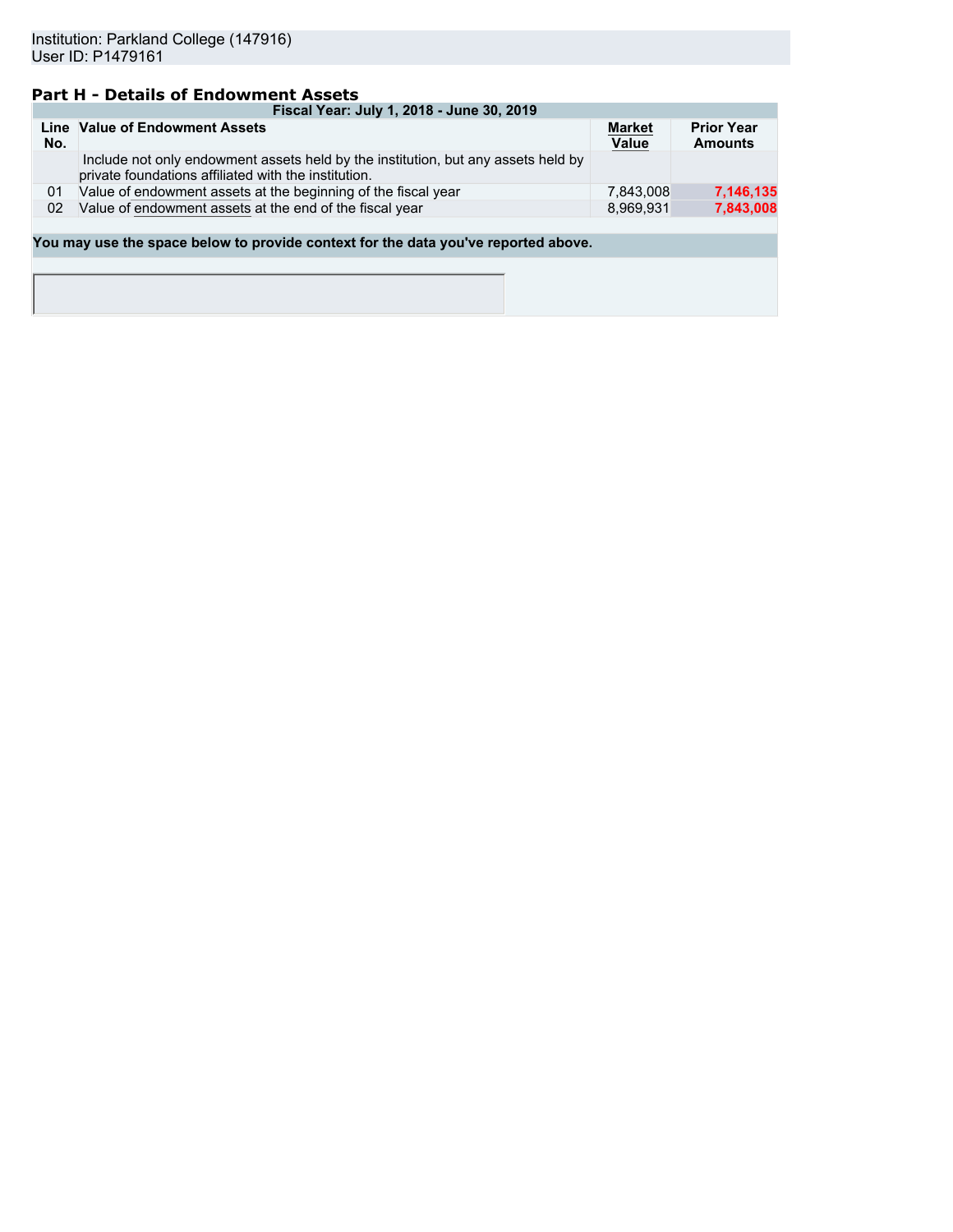| Fiscal Year: July 1, 2018 - June 30, 2019                          |                                                                                                                             |                                                                                    |                          |           |                                                 |
|--------------------------------------------------------------------|-----------------------------------------------------------------------------------------------------------------------------|------------------------------------------------------------------------------------|--------------------------|-----------|-------------------------------------------------|
| Source and type                                                    |                                                                                                                             |                                                                                    | Amount                   |           |                                                 |
|                                                                    | Total for all<br>funds<br>and operations<br><i>(includes)</i><br>endowment<br>funds,<br>but excludes<br>component<br>units) | <b>Education and</b><br>general/independent<br>operations                          | Auxiliary<br>enterprises | Hospitals | Agriculture<br>extension/experiment<br>services |
|                                                                    | (1)                                                                                                                         | (2)                                                                                | (3)                      | (4)       | (5)                                             |
| 01 Tuition and fees                                                | 30,237,429                                                                                                                  | 30,237,429                                                                         |                          |           |                                                 |
| 02 Sales and services                                              | 4,051,375                                                                                                                   | 252,604                                                                            | 3,798,771                |           |                                                 |
| 03 Federal<br>grants/contracts<br>(excludes Pell Grants)           | 0                                                                                                                           | 0                                                                                  |                          |           |                                                 |
| Revenue from the state government:                                 |                                                                                                                             |                                                                                    |                          |           |                                                 |
| 04 State appropriations,<br>current & capital                      | 4,090,500                                                                                                                   | 4,090,500                                                                          |                          |           |                                                 |
| 05 State grants and<br>contracts                                   | 0                                                                                                                           |                                                                                    |                          |           |                                                 |
| Revenue from local governments:                                    |                                                                                                                             |                                                                                    |                          |           |                                                 |
| 06 Local appropriation,<br>current & capital                       | 0                                                                                                                           |                                                                                    |                          |           |                                                 |
| 07 Local government<br>grants/contracts                            | 0                                                                                                                           |                                                                                    |                          |           |                                                 |
| 08 Receipts from property<br>and non-property taxes                | 32,051,999                                                                                                                  |                                                                                    |                          |           |                                                 |
| 09 Gifts and private<br>grants,<br>NOT including capital<br>grants | 0                                                                                                                           |                                                                                    |                          |           |                                                 |
| 10 Interest earnings                                               | 869,453                                                                                                                     |                                                                                    |                          |           |                                                 |
| 11 Dividend earnings                                               | 0                                                                                                                           |                                                                                    |                          |           |                                                 |
| 12 Realized capital gains                                          | 0                                                                                                                           |                                                                                    |                          |           |                                                 |
|                                                                    |                                                                                                                             | You may use the space below to provide context for the data you've reported above. |                          |           |                                                 |

### **Part J - Revenue Data for the Census Bureau**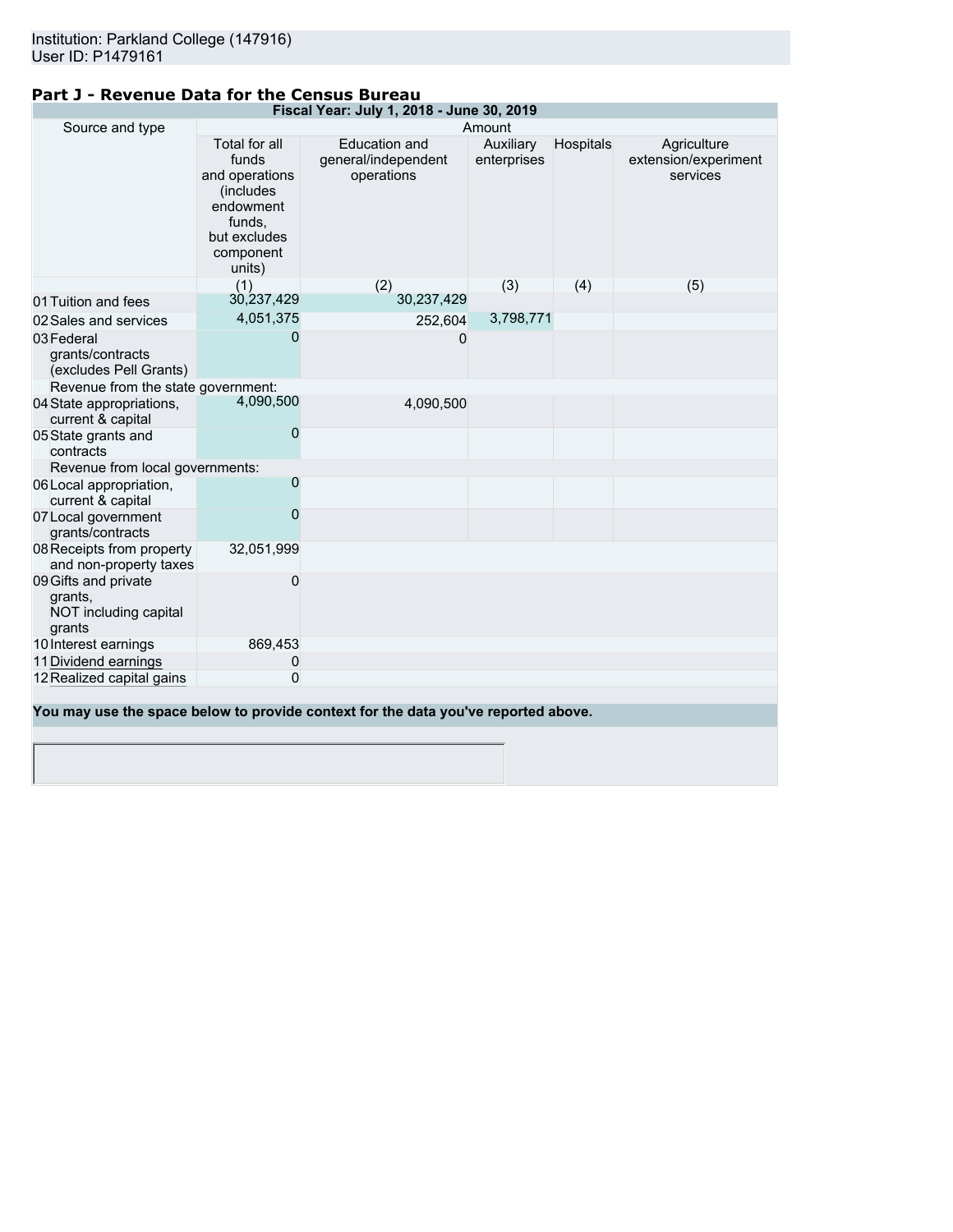## **Part K - Expenditure Data for the Census Bureau**

| Fiscal Year: July 1, 2018 - June 30, 2019                                          |                                                                                                         |                                                        |                          |                  |                                                     |  |  |
|------------------------------------------------------------------------------------|---------------------------------------------------------------------------------------------------------|--------------------------------------------------------|--------------------------|------------------|-----------------------------------------------------|--|--|
| Category                                                                           | Total for all funds and<br>operations (includes<br>endowment funds,<br>but excludes component<br>units) | Education and<br>general/<br>independent<br>operations | Auxiliary<br>enterprises | <b>Hospitals</b> | Agriculture<br>extension/<br>experiment<br>services |  |  |
|                                                                                    | (1)                                                                                                     | (2)                                                    | (3)                      | (4)              | (5)                                                 |  |  |
| 02 Employee benefits, total                                                        | 7,255,015                                                                                               | 7,070,857                                              | 184,158                  |                  |                                                     |  |  |
| 03 Payment to state retirement funds<br>(may be included in line 02 above)         |                                                                                                         |                                                        |                          |                  |                                                     |  |  |
| 04 Current expenditures including<br>salaries                                      | 76,108,143                                                                                              | 72,637,179                                             | 3,470,964                |                  |                                                     |  |  |
| <b>Capital outlays</b>                                                             |                                                                                                         |                                                        |                          |                  |                                                     |  |  |
| 05 Construction                                                                    | 0                                                                                                       |                                                        |                          |                  |                                                     |  |  |
| 06 Equipment purchases                                                             | 2,030,998                                                                                               | 2,030,998                                              |                          |                  |                                                     |  |  |
| 07 Land purchases                                                                  |                                                                                                         |                                                        |                          |                  |                                                     |  |  |
| 08 Interest on debt outstanding, all<br>funds and activities                       | 2,565,939                                                                                               |                                                        |                          |                  |                                                     |  |  |
|                                                                                    |                                                                                                         |                                                        |                          |                  |                                                     |  |  |
| You may use the space below to provide context for the data you've reported above. |                                                                                                         |                                                        |                          |                  |                                                     |  |  |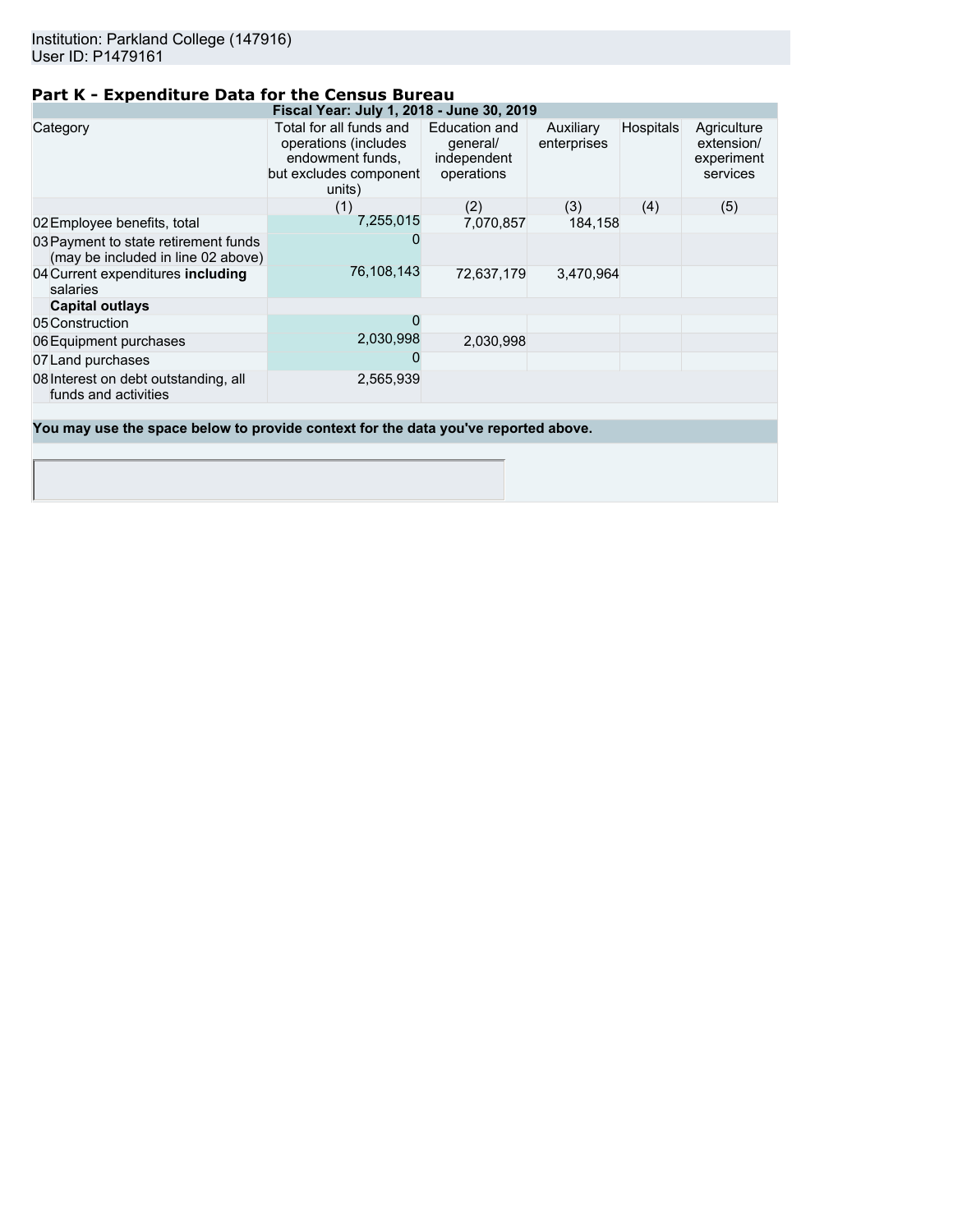# **Part L - Debt and Assets for Census Bureau, page 1**

| Fiscal Year: July 1, 2018 - June 30, 2019                                          |            |
|------------------------------------------------------------------------------------|------------|
| <b>Debt</b>                                                                        |            |
| Category                                                                           | Amount     |
| 01 Long-term debt outstanding at beginning of fiscal year                          | 97,396,585 |
| 02 Long-term debt issued during fiscal year                                        | 49,510,000 |
| 03 Long-term debt retired during fiscal year                                       | 56,080,000 |
| 04 Long-term debt outstanding at end of fiscal year                                | 94,481,336 |
| 05 Short-term debt outstanding at beginning of fiscal year                         | 7.332.952  |
| 06 Short-term debt outstanding at end of fiscal year                               | 6,809,067  |
|                                                                                    |            |
| You may use the space below to provide context for the data you've reported above. |            |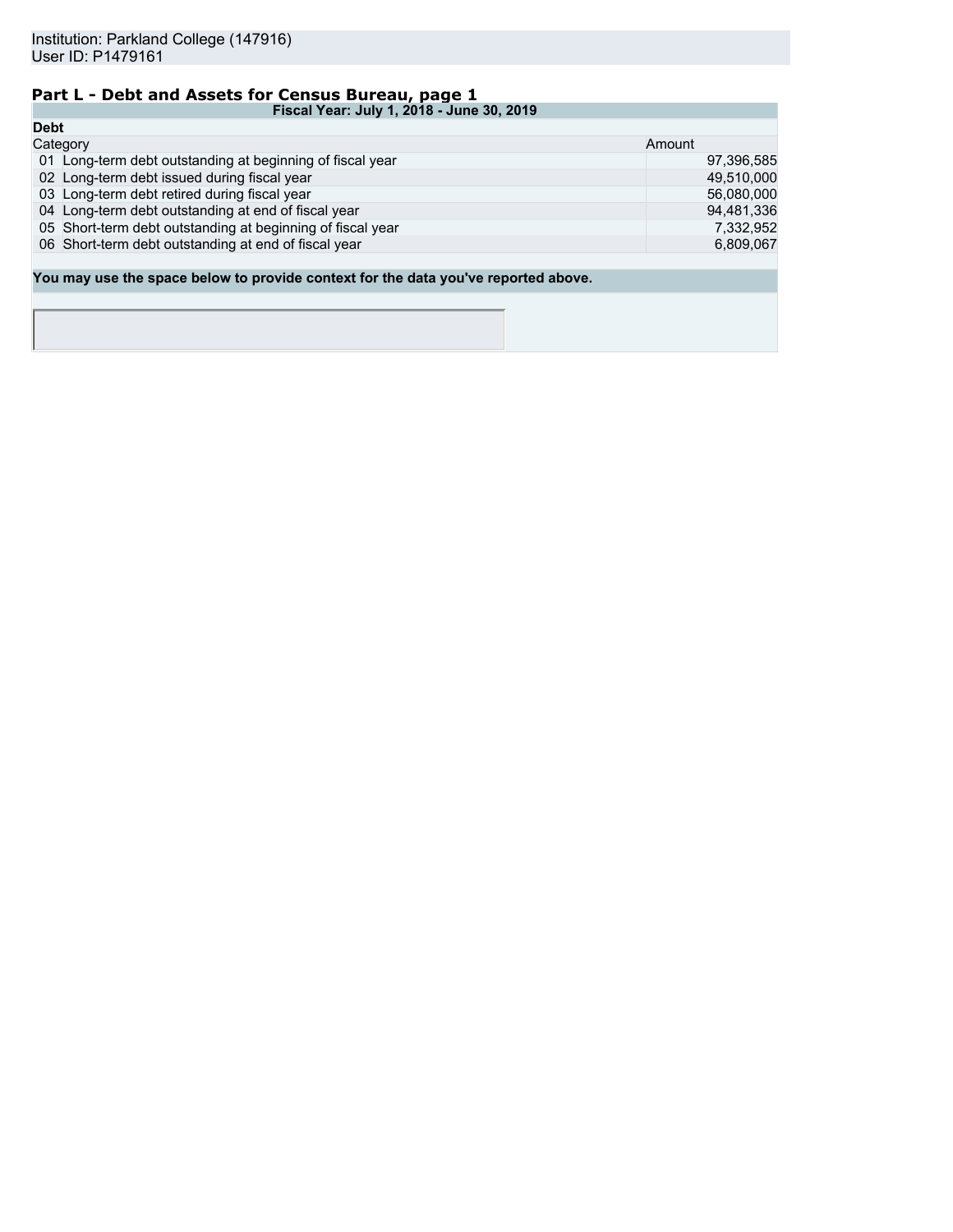# **Part L - Debt and Assets for Census Bureau, page 2**

| Fiscal Year: July 1, 2018 - June 30, 2019                                                     |            |  |  |  |
|-----------------------------------------------------------------------------------------------|------------|--|--|--|
| <b>Assets</b>                                                                                 |            |  |  |  |
| Category                                                                                      | Amount     |  |  |  |
| 07 Total cash and security assets held at end of fiscal year in sinking or debt service funds |            |  |  |  |
| 08 Total cash and security assets held at end of fiscal year in bond funds                    | 33,631,373 |  |  |  |
| 09 Total cash and security assets held at end of fiscal year in all other funds               |            |  |  |  |
|                                                                                               |            |  |  |  |
| You may use the space below to provide context for the data you've reported above.            |            |  |  |  |
|                                                                                               |            |  |  |  |
|                                                                                               |            |  |  |  |
|                                                                                               |            |  |  |  |
|                                                                                               |            |  |  |  |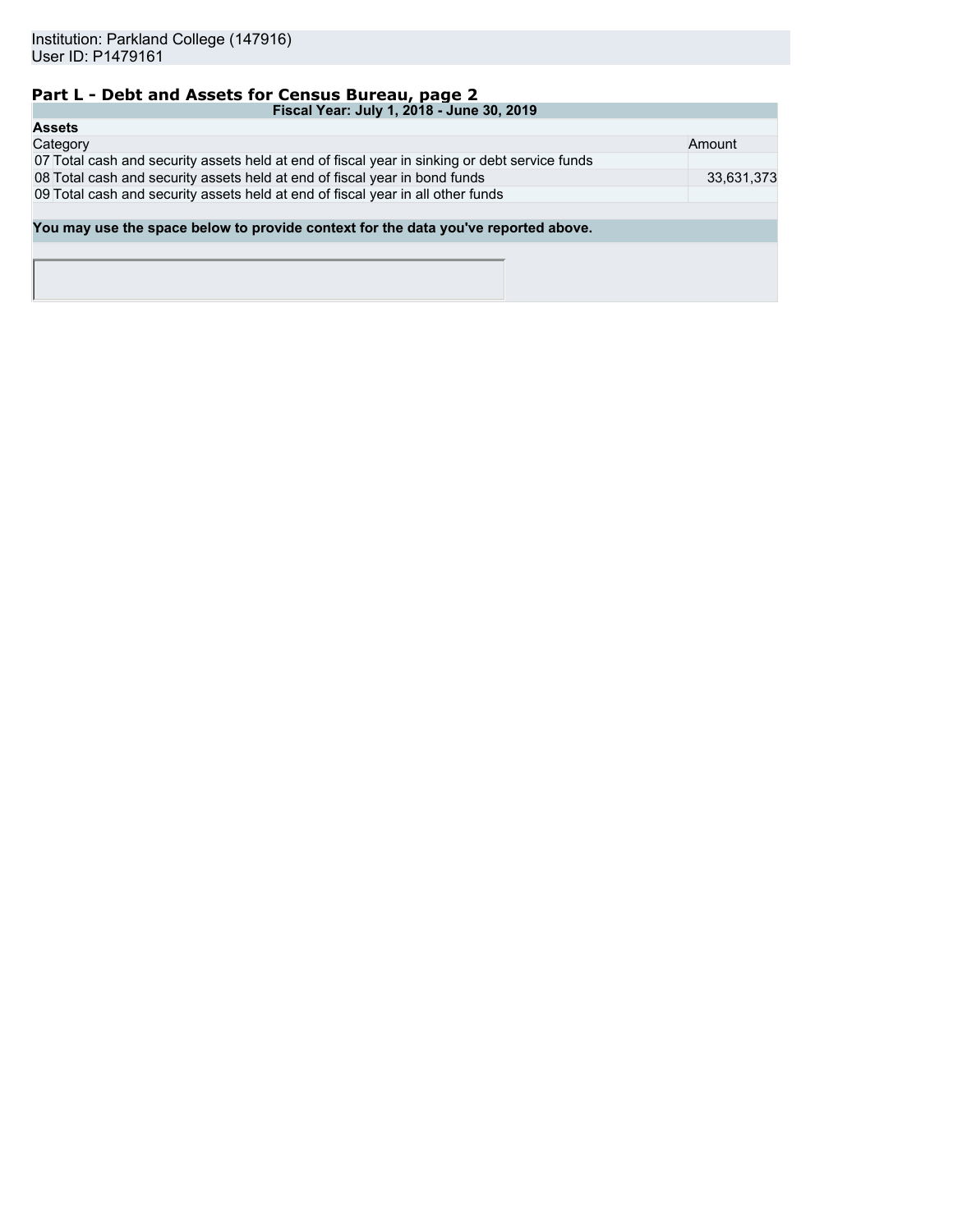### **Prepared by**

The name of the preparer is being collected so that we can follow up with the appropriate person in the event that there are questions concerning the data. The Keyholder will be copied on all email correspondence to other preparers. The time it took to prepare this component is being collected so that we can continue to improve our estimate of the reporting burden associated with IPEDS. Please include in your estimate the time it took for you to review instructions, query and search data sources, complete and review the component, and submit the data through the Data Collection System.

| Thank you for your assistance.            |                                         |                                                                                                              |                      |                                            |  |  |
|-------------------------------------------|-----------------------------------------|--------------------------------------------------------------------------------------------------------------|----------------------|--------------------------------------------|--|--|
|                                           |                                         |                                                                                                              |                      |                                            |  |  |
| This survey component was prepared by:    |                                         |                                                                                                              |                      |                                            |  |  |
|                                           | Keyholder                               | <b>SFA Contact</b>                                                                                           |                      | <b>HR Contact</b>                          |  |  |
| െ                                         | <b>Finance Contact</b>                  | Academic Library Contact                                                                                     |                      | Other                                      |  |  |
|                                           | Name: Dave Donsbach                     |                                                                                                              |                      |                                            |  |  |
|                                           | Email: ddonsbach@parkland.edu           |                                                                                                              |                      |                                            |  |  |
|                                           |                                         |                                                                                                              |                      |                                            |  |  |
| survey component?                         |                                         | How many staff from your institution only were involved in the data collection and reporting process of this |                      |                                            |  |  |
| 2.00 Number of Staff (including yourself) |                                         |                                                                                                              |                      |                                            |  |  |
|                                           |                                         |                                                                                                              |                      |                                            |  |  |
|                                           |                                         | How many hours did you and others from your institution only spend on each of the steps below when           |                      |                                            |  |  |
| responding to this survey component?      |                                         |                                                                                                              |                      |                                            |  |  |
|                                           |                                         |                                                                                                              |                      |                                            |  |  |
|                                           |                                         | Exclude the hours spent collecting data for state and other reporting purposes.                              |                      |                                            |  |  |
| <b>Staff member</b>                       | <b>Collecting Data</b><br><b>Needed</b> | <b>Revising Data to Match</b><br><b>IPEDS Requirements</b>                                                   | <b>Entering Data</b> | <b>Revising and</b><br><b>Locking Data</b> |  |  |
| Your office                               | 6.50 hours                              | 4.00 hours                                                                                                   | 2.00 hours           | 1.00 hours                                 |  |  |
| <b>Other offices</b>                      | hours                                   | hours                                                                                                        | hours                | hours                                      |  |  |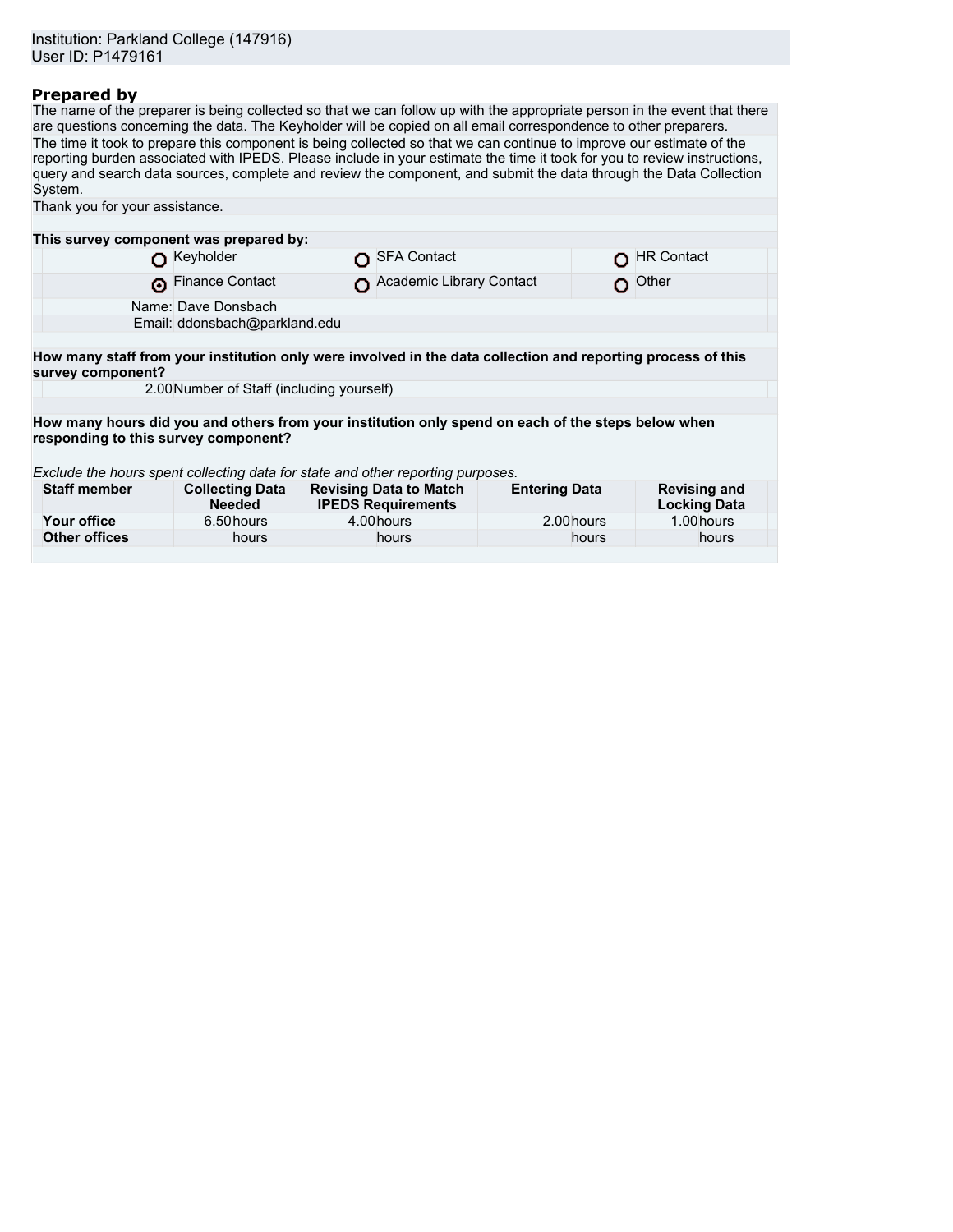### **Summary**

### **Finance Survey Summary**

IPEDS collects important information regarding your institution. All data reported in IPEDS survey components become available in the IPEDS Data Center and appear as aggregated data in various Department of Education reports. Additionally, some of the reported data appears specifically for your institution through the College Navigator website and is included in your institution's Data Feedback Report (DFR). The purpose of this summary is to provide you an opportunity to view some of the data that, when accepted through the IPEDS quality control process, will appear on the College Navigator website and/or your DFR. College Navigator is updated approximately three months after the data collection period closes and Data Feedback Reports will be available through the [Data Center](https://nces.ed.gov/ipeds/use-the-data) and sent to your institution's CEO in November 2019.

Please review your data for accuracy. If you have questions about the data displayed below after reviewing the data reported on the survey screens, please contact the IPEDS Help Desk at: 1-877-225-2568 or ipedshelp@rti.org.

| <b>Core Revenues</b>                                                                                                                      |               |       |          |  |  |  |
|-------------------------------------------------------------------------------------------------------------------------------------------|---------------|-------|----------|--|--|--|
| <b>Reported values</b><br><b>Percent of total core</b><br><b>Core revenues per FTE</b><br><b>Revenue Source</b><br>enrollment<br>revenues |               |       |          |  |  |  |
| Tuition and fees                                                                                                                          | \$20,018,817  | 19%   | \$4,051  |  |  |  |
| State appropriations                                                                                                                      | \$4,575,250   | 4%    | \$926    |  |  |  |
| Local appropriations                                                                                                                      | \$32,051,999  | 30%   | \$6,486  |  |  |  |
| Government grants and contracts                                                                                                           | \$20,892,852  | 20%   | \$4,228  |  |  |  |
| Private gifts, grants, and contracts                                                                                                      | \$22,716,664  | 21%   | \$4,597  |  |  |  |
| Investment income                                                                                                                         | \$869,453     | $1\%$ | \$176    |  |  |  |
| Other core revenues                                                                                                                       | \$5,553,079   | 5%    | \$1,124  |  |  |  |
| Total core revenues                                                                                                                       | \$106,678,114 | 100%  | \$21,586 |  |  |  |
|                                                                                                                                           |               |       |          |  |  |  |
| Total revenues                                                                                                                            | \$110,476,885 |       | \$22,355 |  |  |  |

Other core revenues include federal appropriations; sales and services of educational activities; other operating and nonoperating sources; and other revenues and additions (e.g., capital appropriations, capital grants and gifts, etc.). Core revenues exclude revenues from auxiliary enterprises (e.g., bookstores, dormitories), hospitals, and independent operations. For institutions reporting in Full parent/child relationships, core revenues per FTE enrollment amounts will not be allocated to child institutions.

| <b>Core Expenses</b>    |                        |                                          |                                            |  |  |
|-------------------------|------------------------|------------------------------------------|--------------------------------------------|--|--|
| <b>Expense function</b> | <b>Reported values</b> | <b>Percent of total core</b><br>expenses | <b>Core expenses per FTE</b><br>enrollment |  |  |
| Instruction             | \$36,366,142           | 34%                                      | \$7,359                                    |  |  |
| Research                | \$0                    | 0%                                       | \$0                                        |  |  |
| Public service          | \$3,470,938            | 3%                                       | \$702                                      |  |  |
| Academic support        | \$8,047,528            | 7%                                       | \$1,628                                    |  |  |
| Institutional support   | \$17,546,413           | 16%                                      | \$3,550                                    |  |  |
| Student services        | \$7,206,158            | 7%                                       | \$1,458                                    |  |  |
| Other core expenses     | \$35,287,634           | 33%                                      | \$7,140                                    |  |  |
| Total core expenses     | \$107,924,813          | 100%                                     | \$21,838                                   |  |  |
|                         |                        |                                          |                                            |  |  |
| Total expenses          | \$111,395,778          |                                          | \$22,541                                   |  |  |

Other core expenses include scholarships and fellowships, net of discounts and allowances, and other expenses. Core expenses exclude expenses from auxiliary enterprises (e.g., bookstores, dormitories), hospitals, and independent operations. For institutions reporting in Full parent/child relationships, core expenses per FTE enrollment amounts will not be allocated to child institutions.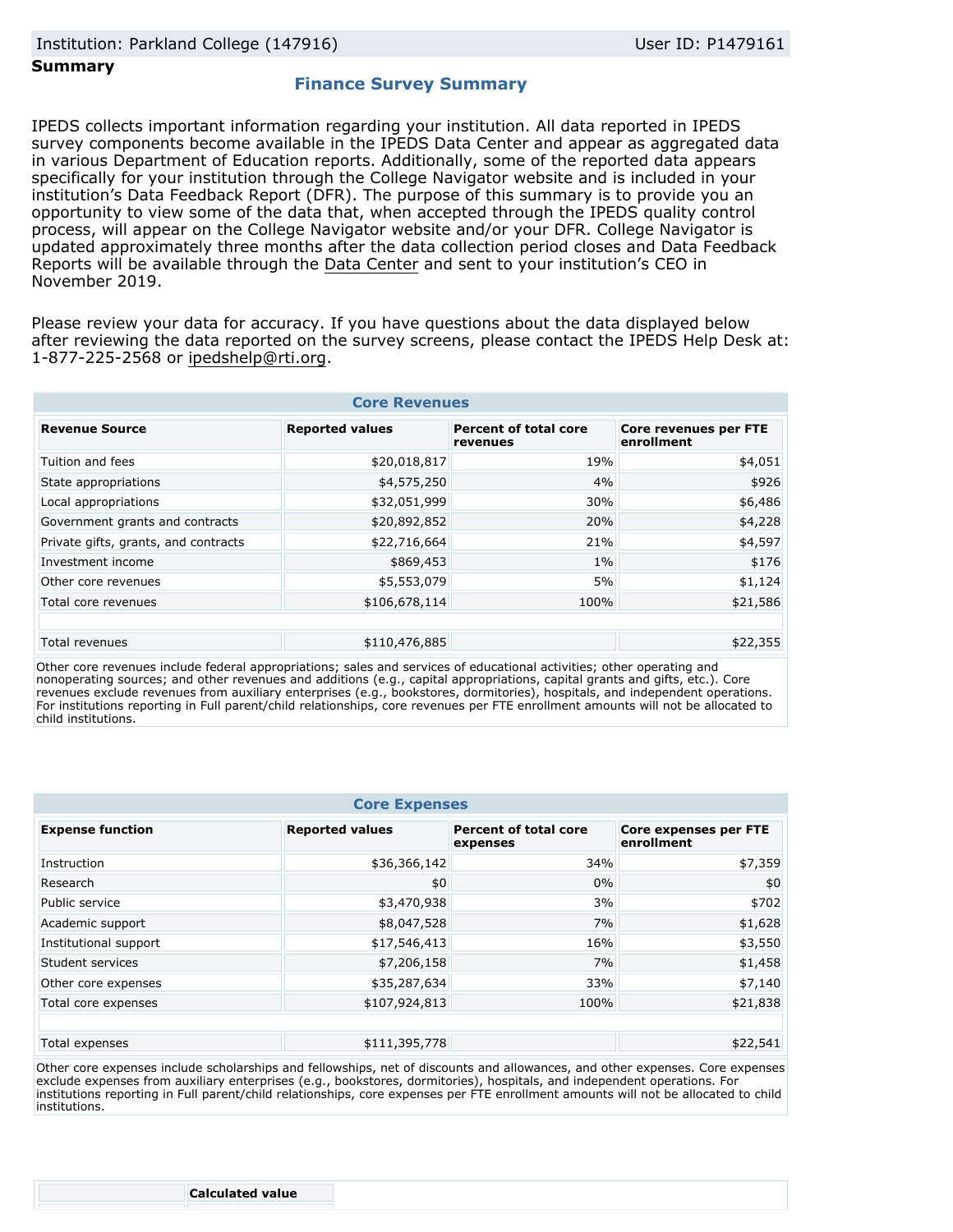| <b>FTE</b> enrollment |  |
|-----------------------|--|
|                       |  |

The full-time equivalent (FTE) enrollment used in this report is the sum of the institution's FTE undergraduate enrollment and FTE graduate enrollment (as calculated from or reported on the 12-month Enrollment component). FTE is estimated using 12 month instructional activity (credit and/or clock hours). All doctor's degree students are reported as graduate students.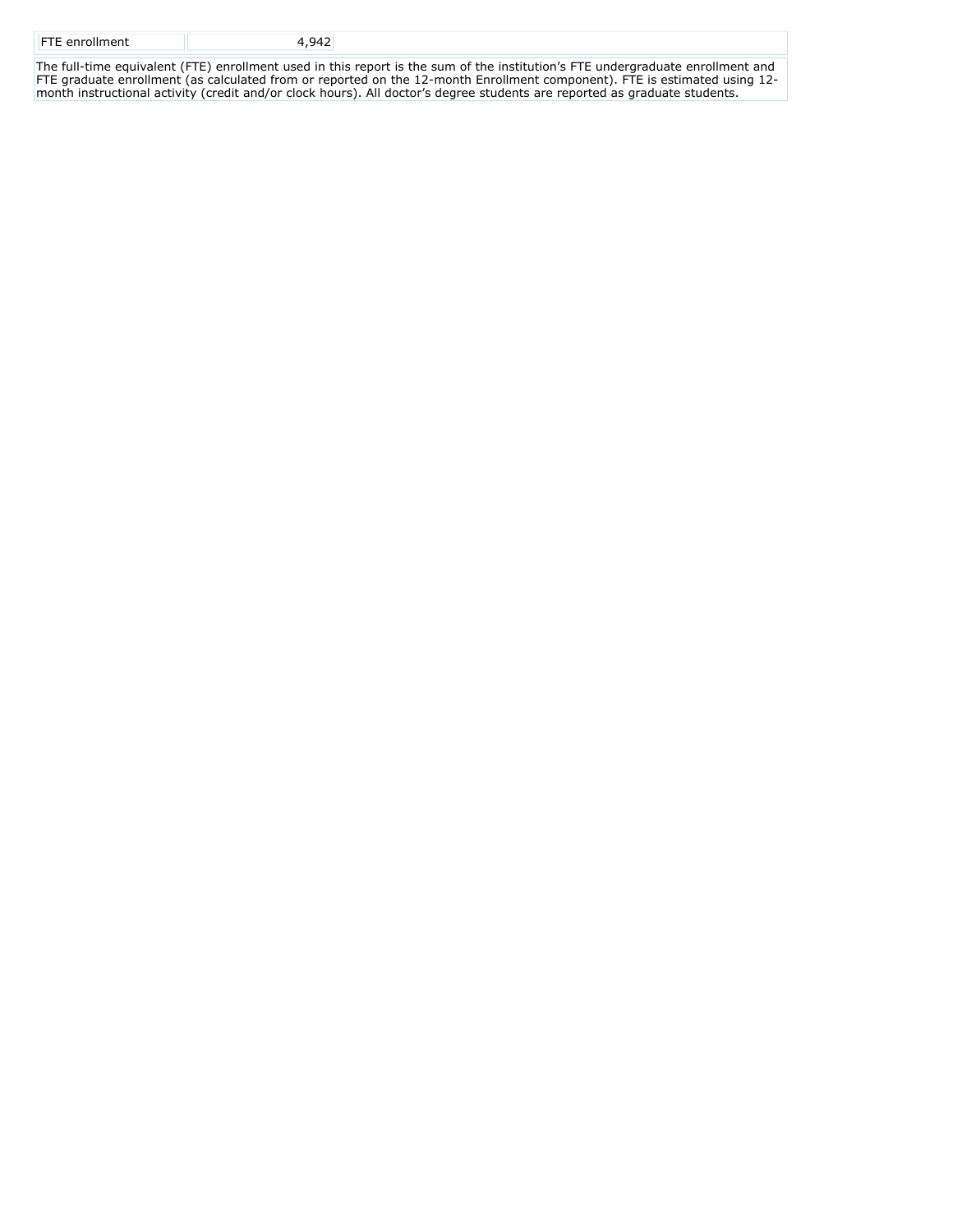### **Finance**

## **Parkland College (147916)**

| Source          | Description                                                                                                                                                                                                                                                                                   | Severity     | Resolved | Options |
|-----------------|-----------------------------------------------------------------------------------------------------------------------------------------------------------------------------------------------------------------------------------------------------------------------------------------------|--------------|----------|---------|
|                 | Screen: Statement of net position (1)                                                                                                                                                                                                                                                         |              |          |         |
| Screen<br>Entry | The value of this field is expected to be greater than zero.<br>Please correct your data or explain. (Error #5148)                                                                                                                                                                            | Explanation  | Yes      |         |
|                 | Reason: All unfunded pension is State of Illinois responsibility.                                                                                                                                                                                                                             |              |          |         |
|                 | <b>Screen: Changes to Net Position</b>                                                                                                                                                                                                                                                        |              |          |         |
| Screen<br>Entry | The calculated amount of change in net position during the<br>year in Part D (line 03) is expected to be greater than zero.<br>Please confirm that the data reported are correct. (Error #5202)                                                                                               | Confirmation | Yes      |         |
|                 | <b>Screen: Scholarships &amp; Fellowships</b>                                                                                                                                                                                                                                                 |              |          |         |
| Screen<br>Entry | The value of this field is expected to be greater than zero.<br>Please confirm that the data reported are correct. (Error #5147)                                                                                                                                                              | Confirmation | Yes      |         |
|                 | <b>Screen: Revenues Part 3</b>                                                                                                                                                                                                                                                                |              |          |         |
| Screen<br>Entry | The amount of total other revenues and additions reported in<br>Part B (line 24) is expected to be greater than zero. Please<br>correct your data or explain. (Error #5196)                                                                                                                   | Explanation  | Yes      |         |
|                 | Reason: This number agrees to fiscal year 2019 audit.                                                                                                                                                                                                                                         |              |          |         |
| Screens:        | Related Revenues Part 3                                                                                                                                                                                                                                                                       |              |          |         |
| Screen<br>Entry | The amount of additions to permanent endowments reported in Confirmation<br>Part B (line 22) should not be zero or blank. Please confirm<br>that the data reported are correct. (Error #5231)                                                                                                 |              | Yes      |         |
| Screens:        | Related Revenues Part 3                                                                                                                                                                                                                                                                       |              |          |         |
|                 | Screen: Pension and Postemployment Benefits Other than Pension (OPEB)                                                                                                                                                                                                                         |              |          |         |
| Screen<br>Entry | The value of this field is expected to be greater. Please correct<br>your data or contact the IPEDS Help Desk for assistance.<br>(Error #5449)                                                                                                                                                | Fatal        | Yes      |         |
|                 | Reason: Overridden by administrator. Institution participates in a special funding situation pension plan with the state of Illinois<br>(SURS) where the liability and expenses are absorbed by the state. Deferred outflows are contributions made<br>subsequent to the measurement date. KG |              |          |         |
| Screen<br>Entry | The value of this field is expected to be greater. Please correct Fatal<br>your data or contact the IPEDS Help Desk for assistance.<br>(Error #5449)                                                                                                                                          |              | Yes      |         |
|                 | Reason: Overridden by administrator. Institution participates in a special funding situation pension plan with the state of Illinois<br>(SURS) where the liability and expenses are absorbed by the state. Deferred outflows are contributions made<br>subsequent to the measurement date. KG |              |          |         |
| Screen<br>Entry | The value of this field is expected to be greater. Please correct<br>your data or contact the IPEDS Help Desk for assistance.<br>(Error #5449)                                                                                                                                                | Fatal        | Yes      |         |
|                 | Reason: Overridden by administrator. Institution participates in a special funding situation pension plan with the state of Illinois<br>(SURS) where the liability and expenses are absorbed by the state. Deferred outflows are contributions made<br>subsequent to the measurement date. KG |              |          |         |
| Screen<br>Entry | The value of this field is expected to be greater. Please correct Fatal<br>your data or contact the IPEDS Help Desk for assistance.<br>(Error #5449)                                                                                                                                          |              | Yes      |         |
|                 | Reason: Overridden by administrator. Institution participates in a special funding situation pension plan with the state of Illinois<br>(SURS) where the liability and expenses are absorbed by the state. Deferred outflows are contributions made<br>subsequent to the measurement date. KG |              |          |         |
| Screen<br>Entry | The value of this field is expected to be greater. Please correct Fatal<br>your data or contact the IPEDS Help Desk for assistance.<br>(Error #5449)                                                                                                                                          |              | Yes      |         |
|                 | Reason: Overridden by administrator. Institution participates in a special funding situation pension plan with the state of Illinois<br>(SURS) where the liability and expenses are absorbed by the state. Deferred outflows are contributions made<br>subsequent to the measurement date. KG |              |          |         |
| Screen<br>Entry | The value of this field is expected to be greater. Please correct<br>your data or contact the IPEDS Help Desk for assistance.<br>(Error #5449)                                                                                                                                                | Fatal        | Yes      |         |
|                 | Reason: Overridden by administrator. Institution participates in a special funding situation pension plan with the state of Illinois<br>(SURS) where the liability and expenses are absorbed by the state. Deferred outflows are contributions made<br>subsequent to the measurement date. KG |              |          |         |
| Screen<br>Entry |                                                                                                                                                                                                                                                                                               | Fatal        | Yes      |         |